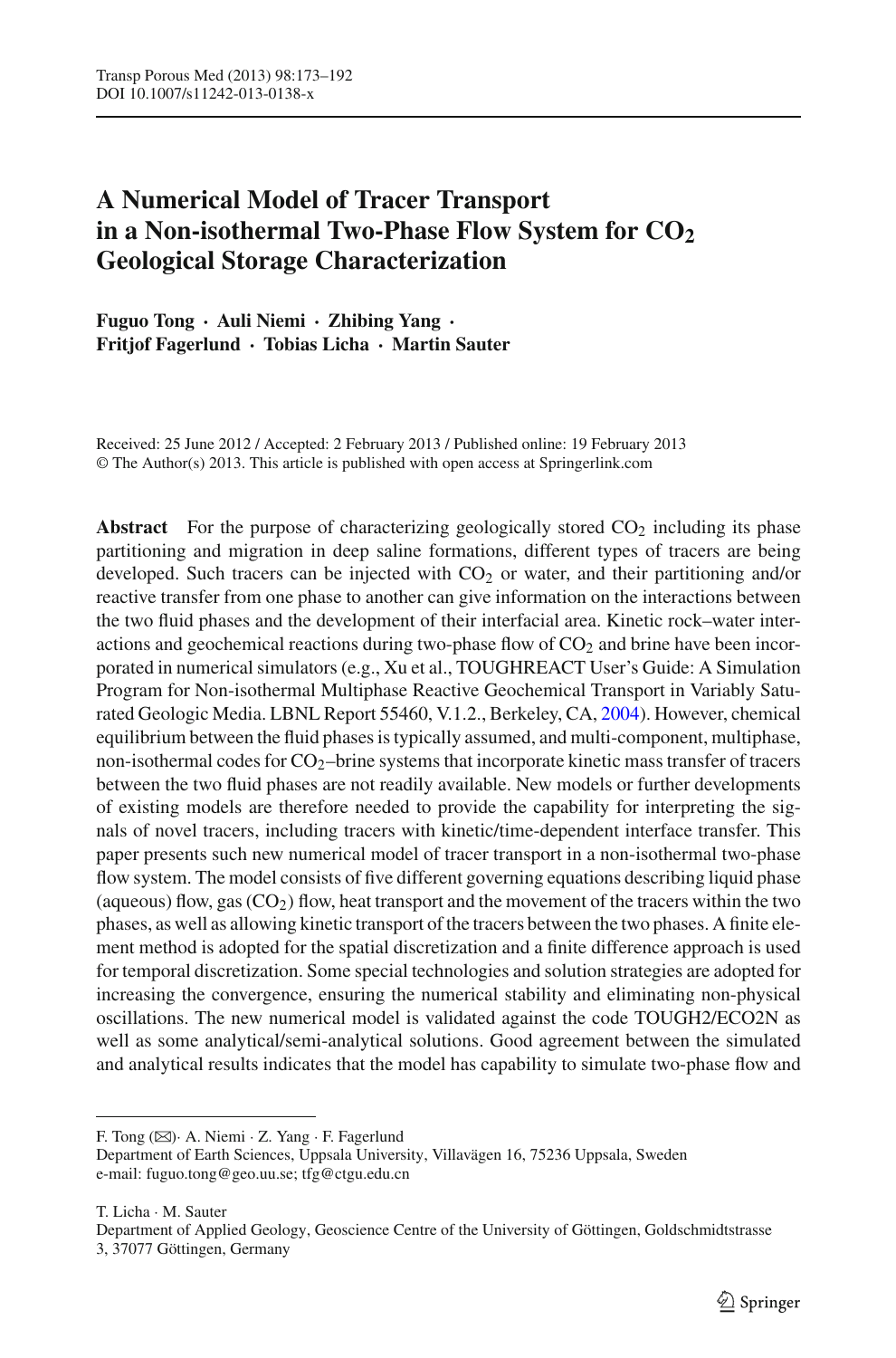tracer transport in a non-isothermal two-phase flow system with high confidence. Finally, the capability to model transport and kinetic mass transfer of tracers between the two fluid phases is demonstrated through examples.

**Keywords** Tracer transport  $\cdot$  Two-phase flow  $\cdot$  CO<sub>2</sub> geological storage  $\cdot$ Numerical model · Finite element method

# **1 Introduction**

Carbon dioxide (CO<sub>2</sub>) is the most important greenhouse gas, being responsible for over 60 % of the increase in the greenhouse effect [\(Kiehl and Trenberth 1997\)](#page-18-1). It is widely recognized that an excess of carbon dioxide in the atmosphere increases the average temperature on the earth (e.g., [Karl and Trenberth 2003\)](#page-17-0). Geological storage of  $CO<sub>2</sub>$  allows injecting large volumes of  $CO<sub>2</sub>$  into the ground at sites suitable for geological storage (e.g., oil and gas reservoirs, unmineable coal seams, and deep saline reservoirs), and thus contributes to the mitigation of an increased greenhouse effect [\(Hepple and Benson 2004;](#page-17-1) [Orr and Stanford](#page-18-2) [2004](#page-18-2); [Baines and Worden 2001\)](#page-17-2). In order to ensure that the geologically stored  $CO<sub>2</sub>$  remains isolated from the atmosphere in the long term effective site characterization and monitoring techniques are needed and are also being developed.

Typically the storage formations are at depths of 800 to 3,000 m below ground surface and access to these formations is limited to a small number of deep boreholes. In addition, significant uncertainty in the geological properties and their spatial variation between the boreholes usually exists. Consequently, accurate monitoring of the spatial distribution of the injected  $CO<sub>2</sub>$  and its migration and fate is highly challenging. At the same time, in-situ information of  $CO<sub>2</sub>$  migration and trapping processes are crucial both in terms of improving our understanding of the fundamental phenomena as well as in commercial  $CO<sub>2</sub>$  storage projects, in which monitoring of the injected  $CO<sub>2</sub>$  is an important requirement. As a part of the EU-FP7 MUSTANG project [\(Niemi et al. 2012](#page-18-3)), different tracers are being developed and tested, specifically for the purpose of characterization of geologically stored  $CO<sub>2</sub>$  and its phase partitioning and migration in deep saline formations. These tracers include both more traditional partitioning tracers used in oil reservoir applications (e.g., [Tomich et al.](#page-18-4) [1973](#page-18-4)) and  $CO<sub>2</sub>$  storage research (e.g., [Zhang et al. 2011](#page-19-0)), and a set of novel reactive, kinetic interface-sensitive (KIS) tracers [\(Schaffer et al. in press](#page-18-5); [Licha et al. 2011](#page-18-6); [Behrens et al.](#page-17-3)  $2006$ ). Due to reactive processes at the CO<sub>2</sub>-brine interface, these tracers transfer from the  $CO<sub>2</sub>$  phase to the aqueous phase and thereby carry with them information about the  $CO<sub>2</sub>$ brine active interfacial area, its development during the migration of the  $CO<sub>2</sub>$  plume. Hence they constitute a potentially powerful tool for in-situ  $CO<sub>2</sub>$  monitoring and research.

To correctly interpret the tracer signals, a numerical simulator which incorporates twophase flow of CO<sub>2</sub> and brine as well as tracer transport and kinetic mass transfer of tracers between the two fluid phases is needed. Kinetic models have been developed for geochemical reactions and interactions between dissolved species in the aqueous phase and the solid phase (e.g., TOUGHREACT, [Xu et al. 2004\)](#page-18-0) during two-phase flow. However, commonly used twophase flow [and](#page-17-4) [transport](#page-17-4) [codes](#page-17-4) [\(Xu et al. 2004](#page-18-0)[;](#page-17-4) [Pruess et al. 1999;](#page-18-7) [Pruess 2005;](#page-18-8) Hoteit and Firoozabadi [2008;](#page-17-4) [Geiger et al. 2004](#page-17-5); [Helming 1997](#page-17-6); [Bear and Bachmat 1991](#page-17-7)[;](#page-17-8) Aziz and Settari [1979](#page-17-8)) do not incorporate kinetic mass transfer between the two fluid phases. In this paper, a new numerical model is presented which incorporates kinetic reactions and kinetic tracer mass transfer from one fluid phase to the other in a non-isothermal two-phase flow system of  $CO<sub>2</sub>$  and brine. The model can be used to interpret tracer signals obtained from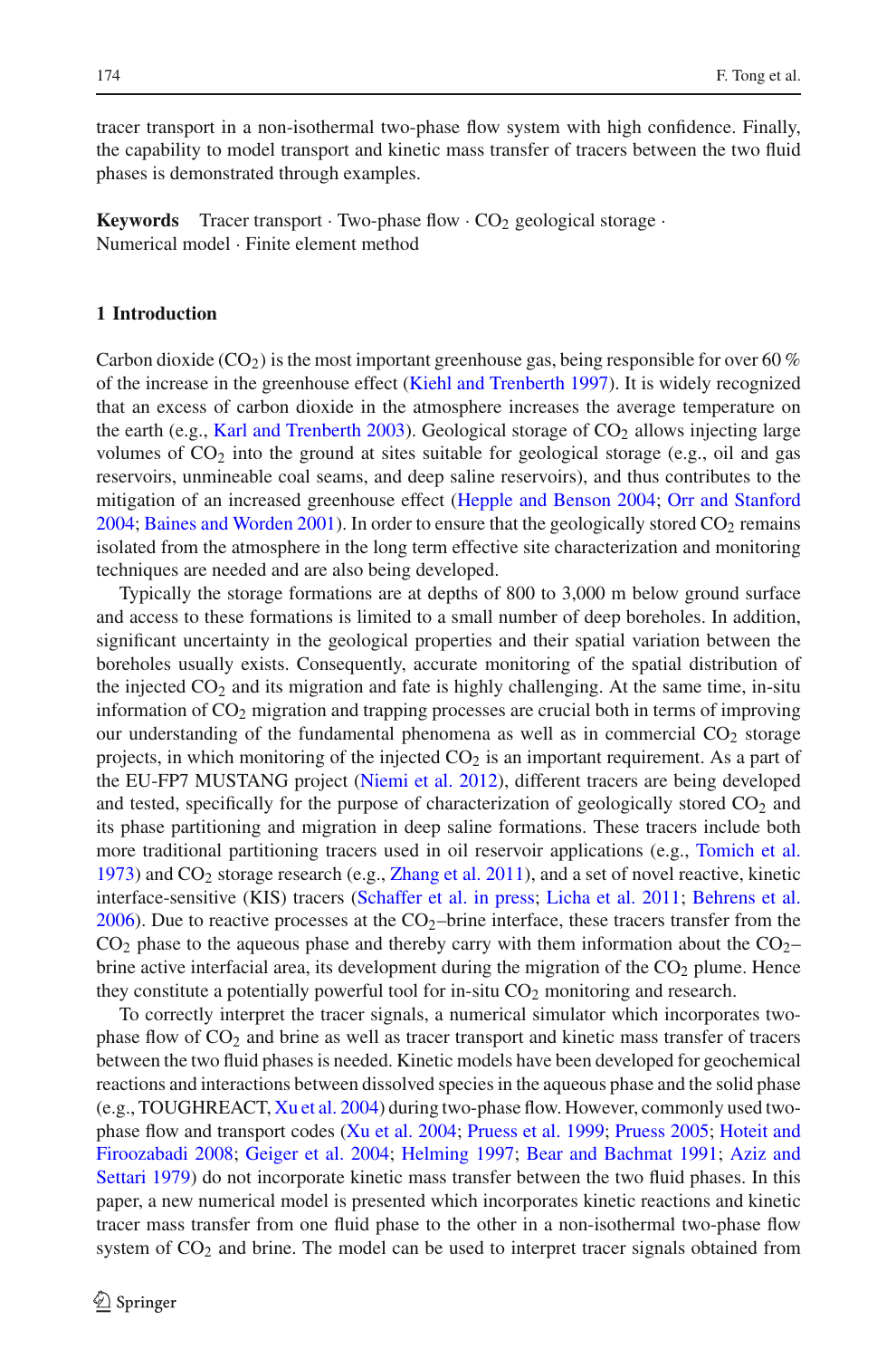field tests and subsequently aid the characterization of the geologically stored  $CO<sub>2</sub>$  including its phase partitioning and migration in deep saline formations.

The paper is organized as follows: First, we present the derivation of the governing equations for tracer transport in a non-isothermal two-phase flow system. The numerical discretization in space and time, and the solution strategies are introduced next (Sect. [3\)](#page-5-0), followed by a discussion of the main constitutive models and parameters involved in the fourth section. Finally, the model verification against a semi-analytical solution and numerical simulations with the TOUGH2/ECO2N code [\(Pruess 2005](#page-18-8)) are presented along with model demonstration for the reactive tracer transfer over the phase interface.

# **2 Governing Equations**

The medium is viewed as a mixed continuum of three independent overlapping phases where for every phase, their conservation equations can be obtained according to the principles of continuum mechanics [\(Bear and Bachmat 1991;](#page-17-7) [Li et al. 1993\)](#page-18-9). The general mass conservation equation for phase  $\alpha$  can be written as follows:

$$
\partial_t (\rho_\alpha \phi^\alpha) + \nabla \cdot (\mathbf{v}_\alpha \rho_\alpha \phi^\alpha) - Q^\alpha = 0, \tag{1}
$$

<span id="page-2-1"></span>where  $\mathbf{v}_{\alpha}$ ,  $\rho_{\alpha}$ ,  $\phi^{\alpha}$ , and  $Q^{\alpha}$  are the velocity, the intrinsic density, the volume fractions, and the source of phase  $\alpha$ , respectively.

# 2.1 Aqueous Phase (Liquid) Flow Equation

The flow of the liquid (aqueous) phase is driven by gravity and the pressure gradient. The relative velocity of the liquid phase is expressed as:

$$
\mathbf{v}_1^r = -\frac{k_1^r k}{\mu_1} (\nabla p_1 + \rho_1 \mathbf{g}),\tag{2}
$$

where  $p_1$  is the pressure of the liquid phase, *k* is the intrinsic permeability,  $k_{\rm r}^{\rm l}$  is the relative permeability of liquid phase,  $\mu_1$  is the liquid viscosity, **g** is the gravitational acceleration vector, and  $\rho_l$  is the liquid density. The relative velocity of the liquid phase can be expressed as:  $\mathbf{v}_1^{\text{r}} = \phi^1 \mathbf{v}_1$ , where  $\phi^1$  is the liquid content. The velocity of the liquid phase ( $\mathbf{v}_1$ ) can then be written as:

$$
\mathbf{v}_{\mathbf{l}} = \frac{1}{\phi^l} \left[ -\frac{k_r^l k}{\mu_{\mathbf{l}}} (\nabla p_{\mathbf{l}} + \rho_{\mathbf{l}} \mathbf{g}) \right]
$$
 (3)

<span id="page-2-0"></span>Substituting Eq. [\(3\)](#page-2-0) as well as  $\phi^l = nS_l$  into Eq. [\(1\)](#page-2-1), and then expanding, the following liquid flow equation is obtained:

$$
nS_1 \frac{\partial \rho_1}{\partial t} + \rho_1 S_1 \frac{\partial n}{\partial t} + \rho_1 n \frac{\partial S_1}{\partial t} + \rho_1 \nabla \cdot \left[ -\frac{k_r^l k}{\mu_1} \cdot (\nabla p_1 + \rho_1 \mathbf{g}) \right]
$$
  
+ 
$$
\rho_1 \left[ -\frac{k_r^l k}{\mu_1} \cdot (\nabla p_1 + \rho_1 \mathbf{g}) \right] \cdot \nabla \rho_1 - \mathbf{Q}_1 = 0
$$
 (4)

Here,  $n$  is the porosity of porous medium and  $S<sub>l</sub>$  is liquid saturation. In the case of the liquid phase being water, the density gradient ( $\nabla \rho$ ) is very small. Neglecting the smallest term:  $\rho_1[-\frac{k_r^l k}{\mu_1}\cdot(\nabla p_1+\rho_1\mathbf{g})]\cdot\nabla\rho_1$ , and dividing by  $\rho_1$ , finally, the aqueous (liquid) phase flow

 $\hat{\mathfrak{D}}$  Springer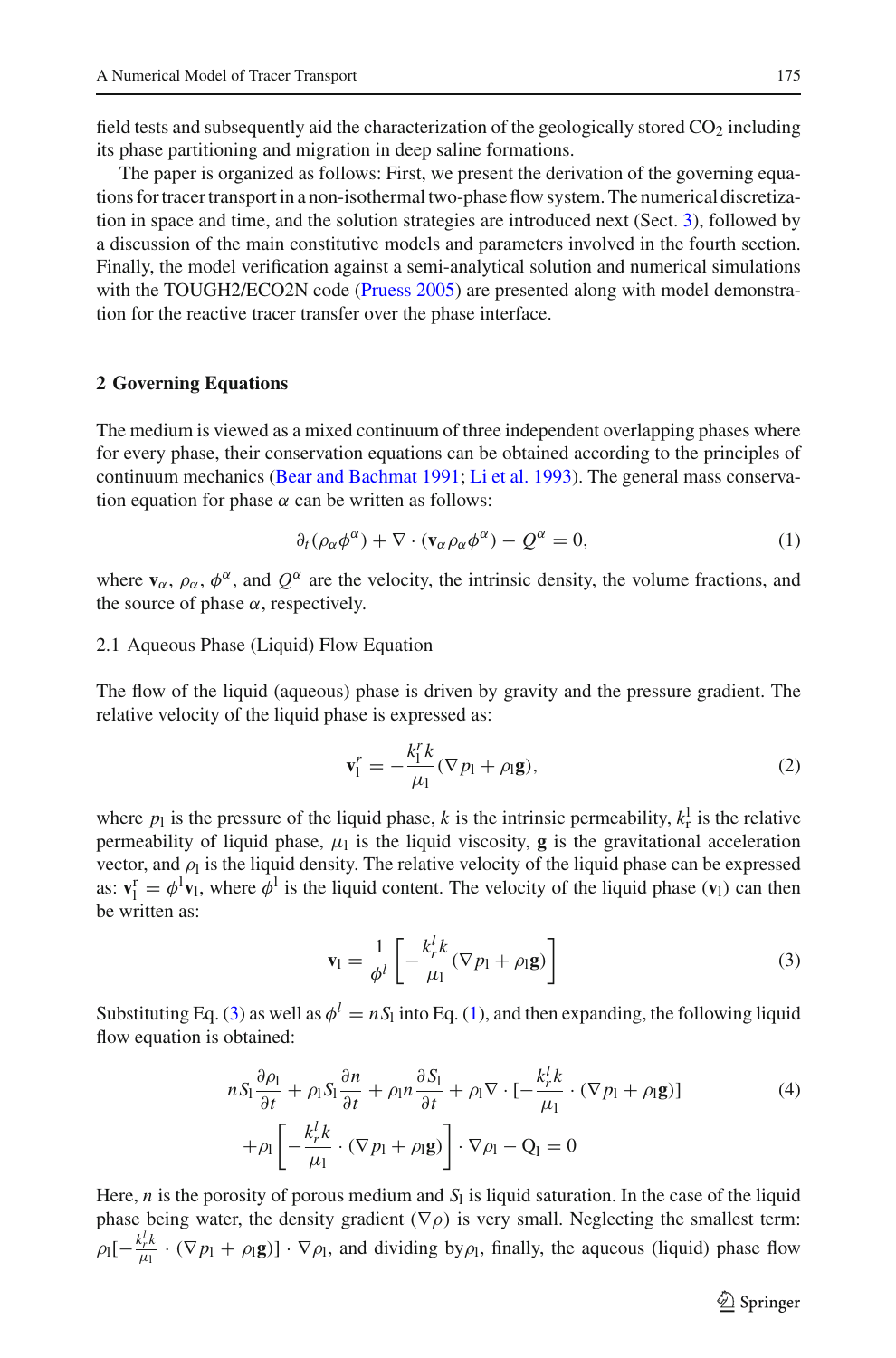equation can be written as:

$$
nS_1 \frac{\partial \ln \rho_1}{\partial t} + S_1 \frac{\partial n}{\partial t} + n \frac{\partial S_1}{\partial t} + \nabla \cdot \left[ -\frac{k_1^2 k}{\mu_1} \cdot (\nabla p_1 + \rho_1 \mathbf{g}) \right] - \frac{1}{\rho_1} Q_1 = 0. \tag{5}
$$

# <span id="page-3-2"></span>2.2 Gas  $(CO<sub>2</sub>)$  Flow Equation

Similarly, the averaged advective velocity of gas phase (typically supercritical  $CO<sub>2</sub>$  in this study) with respect to the solid phase is driven by gravity and gas pressure, and is written as:

$$
\mathbf{v}_g^{\mathrm{r}} = -\frac{k_{\mathrm{r}}^{\mathrm{g}}k}{\mu_{\mathrm{g}}} (\nabla p_{\mathrm{g}} + \rho_{\mathrm{g}} \mathbf{g}),\tag{6}
$$

where  $\mu_{g}$ ,  $\rho_{g}$ ,  $k_{r}^{g}$  are the viscosity, density and relative permeability of the gas, respectively. The relative velocity of the gas phase can also be expressed as:  $\mathbf{v}_g^r = \phi^g \mathbf{v}_g$ , where  $\phi^g$  is gas content, and then the velocity of the gas phase  $(v_g)$  can be written as:

$$
\mathbf{v}_{g} = \frac{1}{\phi^{g}} \left[ -\frac{k_{r}^{g} k}{\mu_{g}} (\nabla p_{g} + \rho_{g} \mathbf{g}) \right]. \tag{7}
$$

<span id="page-3-1"></span><span id="page-3-0"></span>Inserting Eq.[\(7\)](#page-3-0) as well as  $\phi^g = n(1 - S_1)$  into Eq. [\(1\)](#page-2-1), expanding and then dividing by  $\rho_g$ , the following equation for gas flow in porous media is obtained:

$$
n(1 - S_1) \frac{\partial \ln \rho_g}{\partial t} + (1 - S_1) \frac{\partial n}{\partial t} - n \frac{\partial S_1}{\partial t} + \nabla \cdot \left[ -\frac{k_r^g k}{\mu_g} \cdot (\nabla p_g + \rho_g \mathbf{g}) \right]
$$
(8)  
+ 
$$
\left[ -\frac{k_r^g k}{\mu_g} \cdot (\nabla p_g + \rho_g \mathbf{g}) \right] \cdot \nabla \ln \rho_g - \frac{1}{\rho_g} Q_g = 0,
$$

where  $Q_g$  is the source term for the gas phase and other coefficients were defined previously.

#### 2.3 Heat Transport Equation

The heat transport equation can be obtained based on the principle of thermal energy conservation. A detailed derivation was presented by [Tong et al.](#page-18-10) [\(2010\)](#page-18-10). The effects of deformation, thermal expansion (thermo-mechanical coupling between the solid, liquid and gas phases), and the effect of advection associated with the thermo-osmosis induced flow of the liquid and gas were ignored in the present analysis as they are not expected to be significant in tracer transport analyses. Basing the heat transport on heat conduction, heat capacity of the solid-fluid-gas system, and advective heat transfer associated with flow of liquid and gas, the final equation of heat transport can be simplified and expressed as:

<span id="page-3-3"></span>
$$
\frac{\partial [(1-n)\rho_{\rm s}c_{\rm s}T + nS_{\rm l}\rho_{\rm l}c_{\rm l}T + n(1-S_{\rm l})\rho_{\rm g}c_{\rm g}T]}{\partial t} - \nabla \cdot \left[\rho_{\rm g}c_{\rm g}T\frac{k_r^{\rm g}k}{\mu_{\rm g}}(\nabla p_{\rm g} + \rho_{\rm g}\mathbf{g})\right] (9)
$$

$$
-\nabla \cdot \left[\rho_{\rm l}c_{\rm l}T\frac{k_r^{\rm l}k}{\mu_{\rm l}}(\nabla p_{\rm l} + \rho_{\rm l}\mathbf{g})\right] - \nabla \cdot (k_T\nabla T) - Q_{\rm T} = 0.
$$

Here,  $\rho_s$  is the density of solid,  $c_s$ ,  $c_l$ ,  $c_g$  are the specific heat capacity of solid, liquid, and gas phase, respectively,  $k<sub>T</sub>$  is the thermal conductivity, and  $Q<sub>T</sub>$  is a heat source term.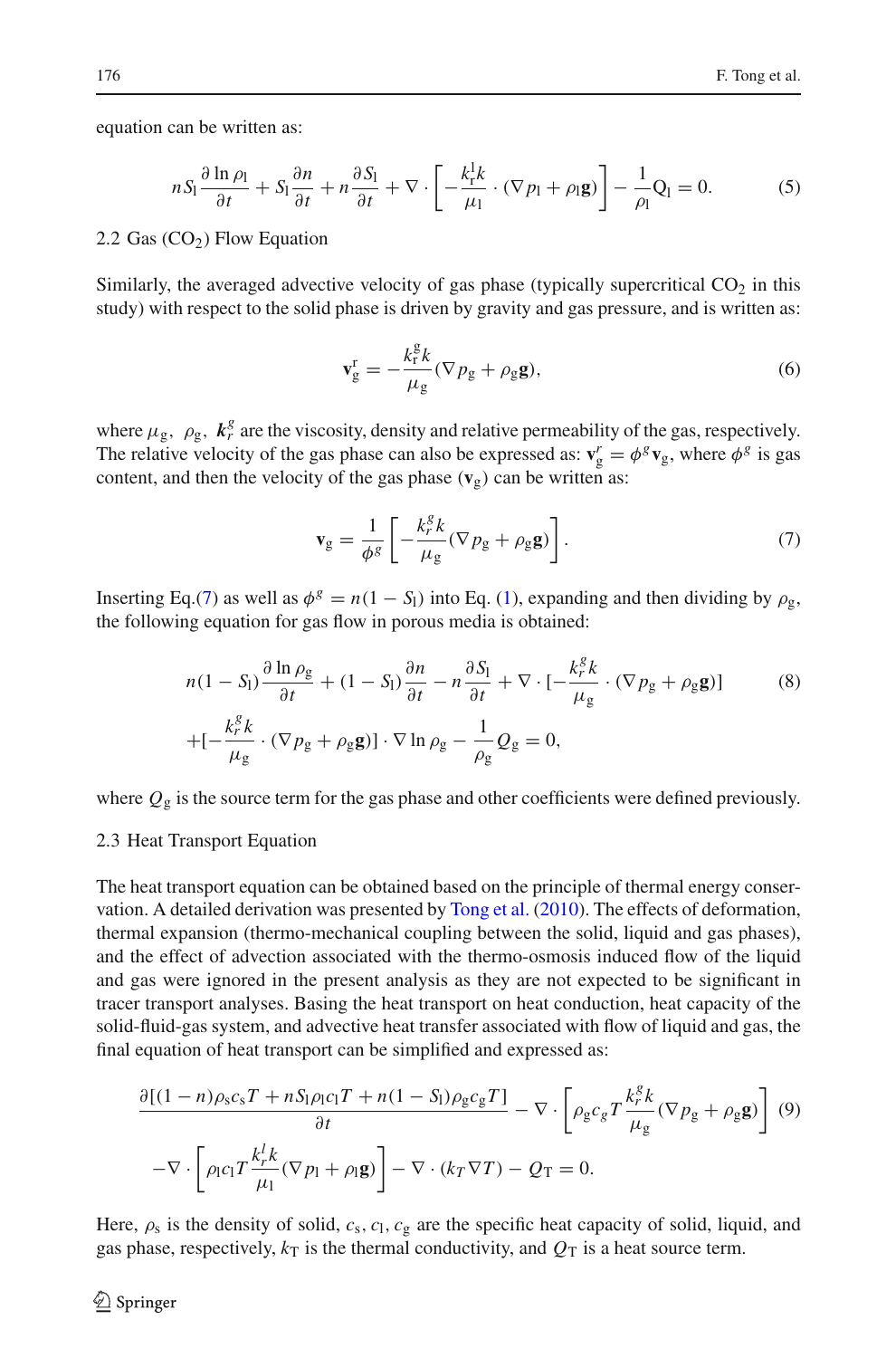## 2.4 Tracer Transport Equation

In field experiments on  $CO<sub>2</sub>$  transport and trapping in brine aquifers, tracers can be injected into the aqueous or the gas (supercritical  $CO<sub>2</sub>$ ) phase and their evolution in the two phases can be used as an indicator of partitioning between the phases.

In this study, we are especially focusing on a case where tracers are injected with the gas phase (supercritical  $CO<sub>2</sub>$ ), and their concentration in the liquid (water) is measured at later times. Therefore, it is necessary to distinguish between the tracer concentrations in gas and liquid phases. Here two independent variables of tracer concentration are needed (the concentration of tracer in gas  $(C_{\alpha})$  and the concentration of tracer in liquid  $(C_1)$ ), and the movement of tracers in the gas and the movement of tracers in the liquid need to be described by their respective governing equations.

## 2.4.1 Transport Equation of Tracer in Gas (CO<sub>2</sub>)

Mass conservation, described by Eq. [\(1\)](#page-2-1), can be used as basis also when developing the governing equations for tracer transport. If the concentration of tracer in the gas phase  $(C_g)$ is defined as the total mass of the tracer in gas divided by the total mass of gas in a unit volume, the first term in Eq.  $(1)$  can be expanded as:

$$
\partial_t [C_g \rho_g \phi^g] = n(1 - S_l) \rho_g \frac{\partial C_g}{\partial t} + n(1 - S_l) C_g \frac{\partial \rho_g}{\partial t} + (1 - S_l) \rho_g C_g \frac{\partial n}{\partial t} - \rho_g C_g n \frac{\partial S_l}{\partial t}.
$$
 (10)

The movement of tracer in the gas phase includes diffusion and advection associated with gas flow. Then the real velocity of tracer in the gas phase can be expressed as:

$$
\mathbf{v}_{\mathbf{t}-\mathbf{g}} = \frac{1}{\phi \mathbf{g}} \left[ -\frac{k_{\mathbf{r}}^{\mathbf{g}} k}{\mu_{\mathbf{g}}} \cdot (\nabla p_{\mathbf{g}} + \rho_{\mathbf{g}} \mathbf{g}) - D_{\mathbf{g}} \nabla C_{\mathbf{g}} \right],\tag{11}
$$

<span id="page-4-0"></span>where  $D_g$  is the dispersion coefficient for the tracer in the gas phase which includes the summed effects of mechanical dispersion and molecular diffusion.

Then the second item of Eq.  $(1)$  can be expanded as:

<span id="page-4-1"></span>
$$
\nabla[\mathbf{v}_{t-g}C_{g}\rho_{g}\phi^{g}] = \rho_{g}C_{g}\nabla \cdot \left[ -\frac{k_{r}^{g}k}{\mu_{g}} \cdot (\nabla p_{g} + \rho_{g}\mathbf{g}) \right] + C_{g}\left[ -\frac{k_{r}^{g}k}{\mu_{g}} \cdot (\nabla p_{g} + \rho_{g}\mathbf{g}) \right] \cdot \nabla \rho_{g}
$$
\n(12)

$$
+\rho_{g}\left[-\frac{k_{r}^{g}k}{\mu_{g}}\cdot(\nabla p_{g}+\rho_{g}g)-D_{g}\nabla C_{g}\right]\cdot\nabla C_{g}+\rho_{g}C_{g}\nabla\cdot\left[-D_{g}\nabla C_{g}\right] +C_{g}\left[-D_{g}\nabla C_{g}\right]\cdot\nabla\rho_{g}.
$$

<span id="page-4-2"></span>Substituting Eqs. [\(11\)](#page-4-0) and [\(12\)](#page-4-1) into Eq. [\(1\)](#page-2-1) while taking into account the mass conservation of gas flow (Eq. [8\)](#page-3-1), the following transport equation for tracer in the gas phase is obtained:

$$
n(1 - S_1)\rho_g \frac{\partial C_g}{\partial t} + \rho_g \left[ -\frac{k_f^g k}{\mu_g} \cdot (\nabla p_g + \rho_g \mathbf{g}) \right] \cdot \nabla C_g + \nabla \cdot \left[ -\left( \rho_g C_g \right) D_g \nabla C_g \right] (13) + C_g Q_g - Q_{t-g} = 0.
$$

The source term for tracer in the gas phase,  $Q_{t-g}$ , is used to express the amount of tracer that is transferred from the  $CO<sub>2</sub>$  phase to the aqueous phase. Therefore, it is a critical function in the simulation of kinetic tracer transport between the two fluid phases.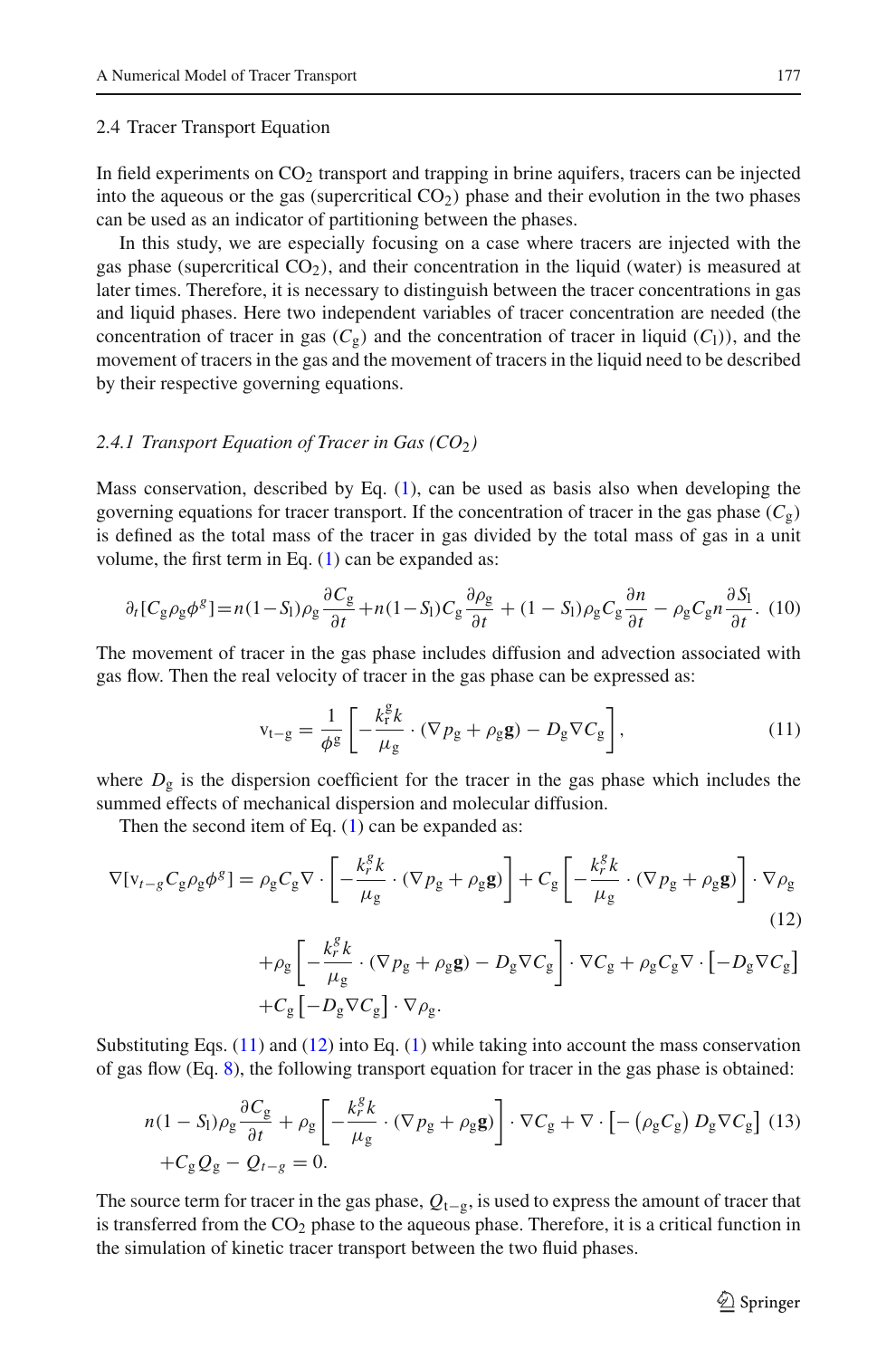# *2.4.2 Transport Equation of Tracer in Liquid (Water)*

The concentration of the tracer in the liquid phase  $(C<sub>1</sub>)$  is defined as the total mass of the tracer in the liquid divided by the total mass of liquid in a unit volume. Then, similarly to the derivation of the transport equation for tracer in the gas phase, the transport equation for tracer in the liquid phase can be obtained and written as:

<span id="page-5-1"></span>
$$
nS_{\vert\rho\vert}\frac{\partial C_{\vert}}{\partial t} + \rho_{\vert} \left[ -\frac{k_r^l k}{\mu_{\vert}} \cdot (\nabla p_{\vert} + \rho_{\vert} \mathbf{g}) \right] \cdot \nabla C_{\vert} + \nabla \cdot \left[ -(\rho_{\vert} C_{\vert}) D_{\vert} \nabla C_{\vert} \right] + C_{\vert} Q_{\vert} - Q_{\vert - \vert} = 0,
$$
\n(14)

where  $D_1$  is dispersion coefficient in the liquid phase, which represents the summed effects of mechanical dispersion and molecular diffusion, and *Q*t−<sup>l</sup> is the source term for tracer in the liquid phase. Typically *Q*t−<sup>l</sup> is used to express the amount of tracer that transfers from the aqueous phase to the CO<sub>2</sub> phase, and thus it is equal to  $Q_{t-p}$  in magnitude, but with opposite sign. The model for tracer transfer between the  $CO<sub>2</sub>$  and aqueous phases is defined in Sect. [3.5](#page-6-0) Besides temperature and other factors, the rate of tracer mass transfer is also a function of specific fluid–fluid interfacial area; therefore, the tracer concentration gives information on the development of the interfacial area between the  $CO<sub>2</sub>$ - brine, which plays a key role in this research.

## <span id="page-5-0"></span>**3 Main Constitutive Models and Parameters**

## 3.1 Characteristic Curves

There are a number of relationships describing the relationship between capillary pressure and p[hase](#page-17-9) [saturation](#page-17-9) [as](#page-17-9) [well](#page-17-9) [as](#page-17-9) [phase](#page-17-9) [permeability](#page-17-9) [and](#page-17-9) [phase](#page-17-9) [saturation](#page-17-9) [\(e.g.,](#page-17-9) Brooks and Corey [1964;](#page-17-9) [Mualem 1976](#page-18-11); [Van Genuchten 1980;](#page-18-12) [Jury et al. 1991](#page-17-10); Bachmann and van der Plog [2002](#page-17-11)), some of which take into account the hysteretic characteristics of these functions. In the preliminary simulations presented in this paper, we neglect effects of hysteresis and use the well-known [Van Genuchten](#page-18-12)  $(1980)$  $(1980)$  model for capillary pressure,  $p_c$ , which can be expressed as:

$$
p_{\rm c} = -p_0 \left[ \left( \frac{s_{\rm l} - s_{\rm lr}}{1 - s_{\rm lr}} \right)^{-\frac{1}{\lambda}} - 1 \right]^{1 - \lambda} . \tag{15}
$$

<span id="page-5-2"></span>For relative permeability to liquid, we use the [Van Genuchten](#page-18-12) [\(1980\)](#page-18-12)[–Mualem](#page-18-11) [\(1976\)](#page-18-11) model:

$$
k_{\rm r}^{\rm l} = \sqrt{\frac{s_{\rm l} - s_{\rm lr}}{1 - s_{\rm lr}}} \left\{ 1 - \left[ 1 - \left( \frac{s_{\rm l} - s_{\rm lr}}{1 - s_{\rm lr}} \right)^{\frac{1}{\lambda}} \right]^{\lambda} \right\}^2.
$$
 (16)

<span id="page-5-4"></span><span id="page-5-3"></span>Finally, we express the relative permeability to gas using the model by [Corey](#page-17-12) [\(1954](#page-17-12)):

$$
k_r^g = \left(1 - \frac{s_l - s_{lr}}{1 - s_{lr} - s_{gr}}\right)^2 \left[1 - \left(\frac{s_l - s_{lr}}{1 - s_{lr} - s_{gr}}\right)^2\right].
$$
 (17)

3.2 Density

Density of water is defined as a function of temperature and pressure. It is calculated according to [IAPWS](#page-17-13) [\(1994](#page-17-13)), issued by the International Association for the Properties of Water and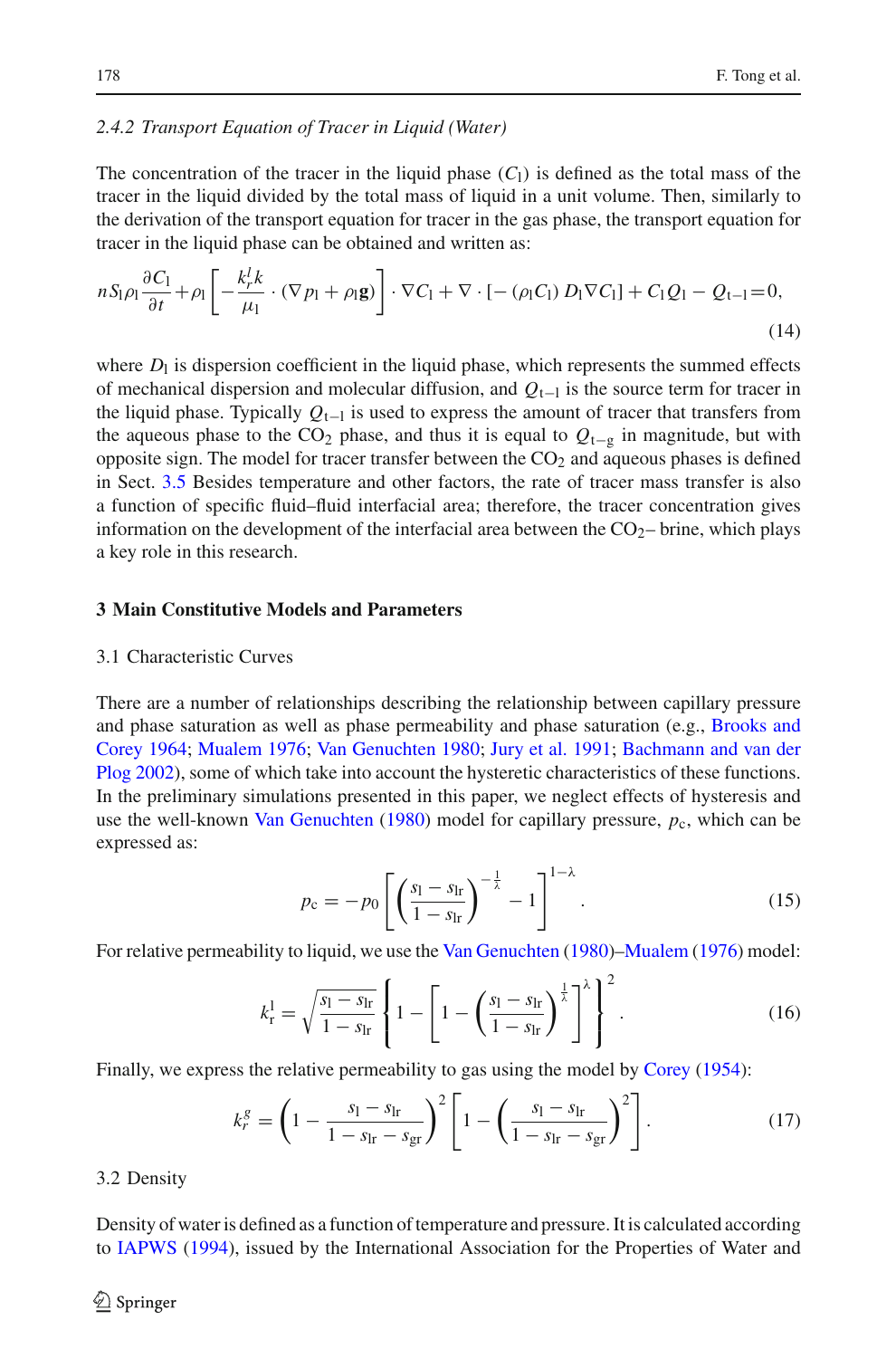Steam (IAPWS). Considering that the change in water density usually is very small, in the present model, a simplified formula is adopted [\(Tong et al. 2010\)](#page-18-10), expressed as:

$$
\rho_l = \frac{K_l \rho_T}{K_l - p_l + 1.01325},\tag{18}
$$

where  $\rho_T = 1000.066219 + 0.0209229T - 0.00602137T^2 + 0.0000163T^3$  is the density of water at atmospheric pressure, in units of kg/m<sup>3</sup>, *T* is the temperature in  $\degree$ C, and *K*<sub>1</sub>(=  $2.15 \times 10^4$  bar) is the bulk modulus of water.

T[he](#page-18-13) [density](#page-18-13) [of](#page-18-13) [carbon](#page-18-13) [dioxide](#page-18-13) [is](#page-18-13) [based](#page-18-13) [on](#page-18-13) [its](#page-18-13) [equation](#page-18-13) [of](#page-18-13) [state](#page-18-13) [as](#page-18-13) [presented](#page-18-13) [by](#page-18-13) Sterner and Pitzer [\(1994\)](#page-18-13), applicable for temperatures from 215 to 2,000 K and for pressures from zero to over 10 GPa. For a given temperature and pressure, the equation of state of  $CO<sub>2</sub>$  can be simplified as a nonlinear function of the density of  $CO<sub>2</sub>$ . Thereby, it can be directly solved in the presented model using the so-called dichotomy method by [Allen and Isaacson](#page-17-14) [\(1997\)](#page-17-14), which is a method for numerical solution of equations in a single unknown.

#### 3.3 Viscosity

The dynamic viscosity of water used in the model is based on the following equation by [Guvanasen and Chan](#page-17-15) [\(2000\)](#page-17-15):

$$
\mu_1 = 1.984 \times 10^{-6} \exp\left[1825.85/(273 + T)\right],\tag{19}
$$

where viscosity is in units of  $Ns/m^2$ .

For the dynamic viscosity of  $CO<sub>2</sub>$ , we use the model utilized in the TOUGH2 simulator [\(Pruess et al. 1999](#page-18-7); [Battistelli et al. 1997\)](#page-17-16), where viscosity of  $CO<sub>2</sub>$  is a function of pressure and temperature and calculated using the correlation quoted by [Pritchett et al.](#page-18-14) [\(1981](#page-18-14)). This formula is based on data tabulated by [Vargaftik](#page-18-15) [\(1975](#page-18-15)).

# 3.4 Dissolution of Carbon Dioxide

The dissolution of carbon dioxide in pure water and sodium chloride brines is described using Henry's law and the concept of salting-out is described following [Battistelli et al.](#page-17-16) [\(1997\)](#page-17-16). The concentration of carbon dioxide (in units:  $kg/m<sup>3</sup>$ ) dissolved in water is a function of salt concentration and is expressed as follows:

$$
C_{\rm{CO}_2} = \frac{44}{18} \times \frac{p_{\rm{CO}_2}}{(K_{\rm{h}} \times 10^{mK_{\rm{b}}})}.
$$
 (20)

Here,  $P_{CO_2}$  is the pressure of  $CO_2$  in units of Pa,  $K_b$  is the salting-out coefficient, and *m* is salt molality. *K*<sup>h</sup> is Henry's constant for pure water (in units: Pa), and can be calculated as follows by a polynomial fit:  $K_h = \sum_{i=0}^{5} B(i)T^i$  [\(Cramer 1982\)](#page-17-17). Here, *T* is temperature, and the coefficients *B*(*i*) have the following values: *B*(0) = 78.3666, *B*(1) = 1.96025, *B*(2) =  $8.20574 \times 10^{-2}$ ,  $B(3) = -7.40974 \times 10^{-4}$ ,  $B(4) = 2.1838 \times 10^{-6}$ ,  $B(5) = -2.20999 \times$ 10<sup>−9</sup>. The salting-out coefficient is expressed as:  $K_b = \sum_{i=0}^{4} C(i)T^i$ , where the coefficients *C*(*i*) have the following values:  $C(0) = 0.119784$ ,  $\overline{C(1)} = -7.17823 \times 10^{-4}$ ,  $C(2) =$  $4.93854 \times 10^{-6}$ ,  $C(3) = -1.03826 \times 10^{-8}$ ,  $C(4) = 1.08233 \times 10^{-11}$ .

# <span id="page-6-0"></span>3.5 Tracer Transfer Between Liquid and Gas Phases

The key novelty of the numerical model presented in this paper is its ability to allow kinetic transfer of the tracer from one phase to another. Different models can be incorporated depending on the characteristics of the specific tracer in question. In the present demonstration, we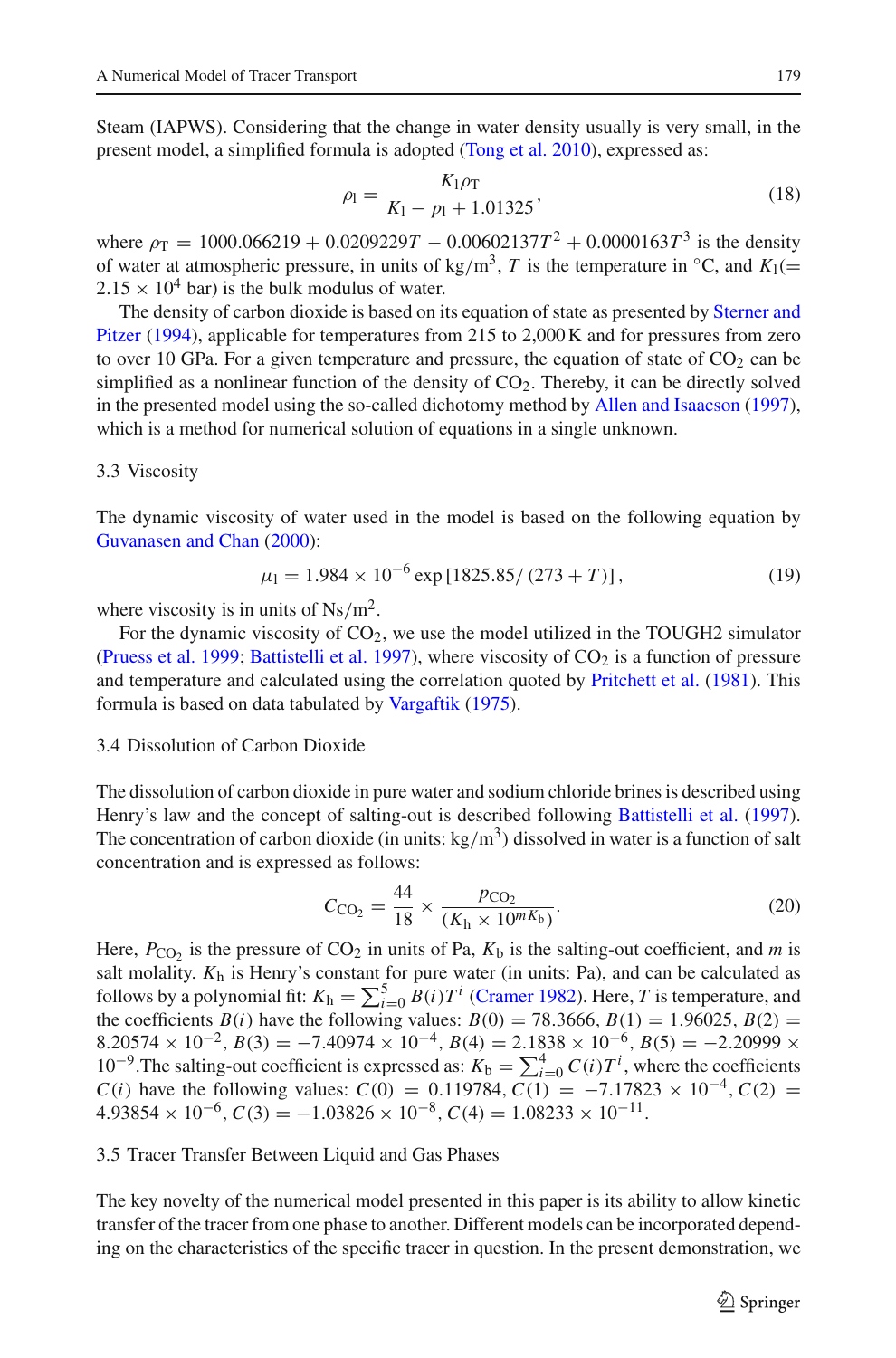consider a tracer for which the rate of mass transfer from the  $CO<sub>2</sub>$  to the aqueous phase follows the model by [Miller et al.](#page-18-16) [\(1990](#page-18-16)):

$$
Q_{t-g} = -Q_{t-1} = k_1 a_{na} (C_s - C_l). \tag{21}
$$

<span id="page-7-0"></span>Here *Q*t−<sup>g</sup> and *Q*t−<sup>l</sup> are the source terms for tracer in the gas and liquid phases, respectively,  $k<sub>l</sub>$  is the average mass transfer coefficient, and  $a<sub>na</sub>$  is the specific interfacial area between the two fluid phases (specific here means area per unit volume of porous media). The specific interfacial area is a complex parameter in the case of porous media, but approaches for determining it from porous media data have been proposed, e.g., by [Grant and Gerhard](#page-17-18) [\(2007a](#page-17-18)).  $C_1$  is the molar concentration of tracer in liquid, and  $C_s$  is the molar concentration of tracer in liquid that corresponds to the condition of thermodynamic equilibrium with the gas phase. In the case of chemically reactive tracers which undergo hydrolysis at the gas liquid interface,  $C_s$  can be calculated with the following formula [\(Licha et al. 2011](#page-18-6)):

$$
C_{\rm s} = C_{\rm g} k_{\rm a} = C_{\rm g} A \cdot \text{Exp}\left[-\frac{E_{\rm a}}{R\left(273 + T\right)}\right],\tag{22}
$$

<span id="page-7-1"></span>where  $C_g$  is the molar concentration of tracer in gas,  $k_a$  is the mass flux constant of the tracer (in this case the zero order rate constant which combines mass transfer to, across and away from the interface with the hydrolysis rate constant of the involved reaction at the interface), *A* and *Ea* are the pre-exponential factor and activation energy for the specific hydrolysis reaction, respectively, *R* is the universal gas constant, and *T* is temperature at the gas/liquid interface in ◦C. This specific approach extends common tracer methods (based on simple partitioning) by including the rate of a chemical reaction at the fluid–fluid interface and thus incorporates true kinetically controlled mass transfer from one phase to the other. This new model allows a preliminary assessment of the potential of such kinetic interface-sensitive trace[rs](#page-18-5) [which](#page-18-5) [constitute](#page-18-5) [a](#page-18-5) [novel](#page-18-5) [investigation](#page-18-5) [tool](#page-18-5) [in](#page-18-5) [multiphase](#page-18-5) [flow](#page-18-5) [applications](#page-18-5) [\(](#page-18-5)Schaffer et al. [in press](#page-18-5)).

# **4 Numerical Discretization and Solution Strategy**

# 4.1 Numerical Discretization

## *4.1.1 Spatial Discretization*

The governing equations  $(5)$ ,  $(8)$ ,  $(9)$ ,  $(13)$ , and  $(14)$  are nonlinear differential equations. To solve them, they must be appropriately discretized in space and time. A Galerkin finite element solution approach (Zienkiewicz and Taylor [2000\)](#page-19-1) is used for the spatial discretization of Eqs. [\(5\)](#page-3-2), [\(8\)](#page-3-1), and [\(9\)](#page-3-3). But for equations [\(13\)](#page-4-2) and [\(14\)](#page-5-1), the standard Galerkin method, in which interpolation functions themselves serve as weighting functions, cannot be directly used because this will generate numerical solutions with artificial and non-physical oscillations (Younes and Ackerer [2005\)](#page-18-17). In the present numerical model, interpolation functions are linear function of space. In order to ensure local mass conservation, for a given Gauss integration point, the weighting functions of a node are set to zero when the gas (or water) pressure of the node is higher than the gas (or water) pressure of the Gauss integration point, and the sum of other nodes is equal to 1. Simulations show that this method performs well for eliminating any non-physical oscillations, thereby obeying local mass conservation and providing sufficiently accurate results.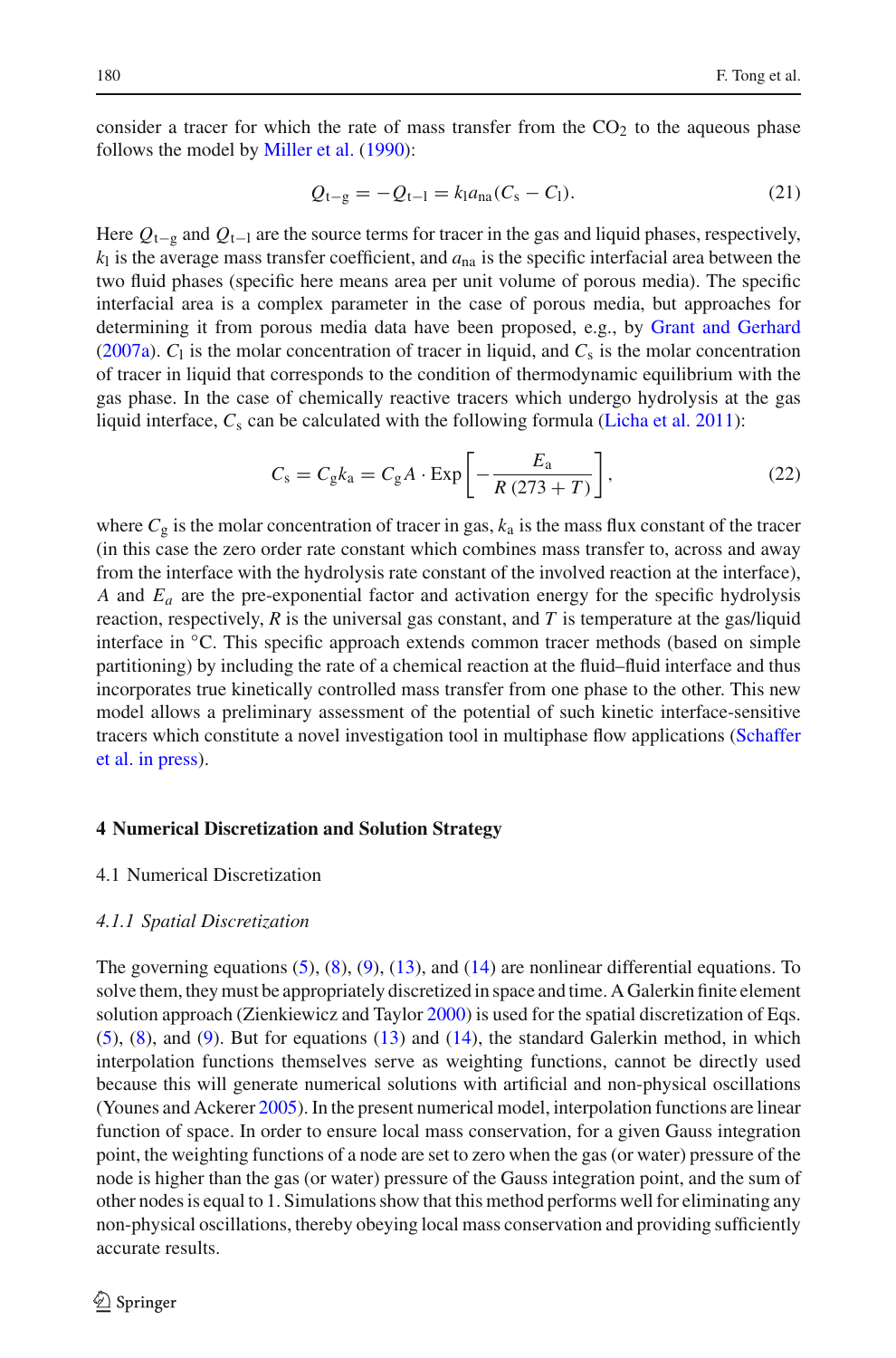When simulating  $CO_2$  injection (migration of  $CO_2$  in a brine aquifer), the first order derivative of water saturation with respect to the spatial coordinates is not continuous in the non-wetting phase  $(CO<sub>2</sub>)$  front if the initial degree of water saturation is 1.0. Therefore, some numerical oscillations will occur if the interpolation functions themselves serve as weighting functions for spatial discretization (Helming [1997](#page-17-6)). One of methods adopted in this numerical model to eliminate the numerical oscillations is to set the weighting functions as constants. The numerical aspects of this model, developed for best computational performance, are further discussed in Tong et al. [\(2012](#page-18-18)).

#### *4.1.2 Temporal Discretization*

Within each time step, the primary variables are assumed to follow linear variations with time. For example, the degree of saturation (*S*) is assumed to be a linear function of time, and can be expressed as:

$$
S = N_1 S^{t_k} + N_2 S^{t_k + \Delta t},\tag{23}
$$

where  $N_1 = 1 - \eta$ ,  $N_2 = \eta$ , and  $\eta = (t - t_k)/\Delta t$ , *t* is the time, and  $\Delta t$  is the length of each time step. The parameter  $\eta$  may take any value from 0 to 1, to generate different finite difference method (FDM) schemes. The values of  $\eta = 0$ ,  $\eta = 0.5$ , and  $\eta = 1$  correspond to the three standard FDM schemes, i.e., forward difference (Euler), central-difference (Crank– Nicholson) and backward difference. In this numerical model, the value of  $\eta$  is 0.667, which corresponds to the Galerkin finite difference scheme.

#### 4.2 Solution Strategies

To solve these nonlinear governing equations, convergence, numerical stability and computational efficiency are always the three key components in the numerical solution. When solving the above Eqs.  $(5)$ ,  $(8)$ ,  $(9)$ ,  $(13)$ , and  $(14)$ , the Eqs.  $(5)$  and  $(8)$  are strongly coupled and need to be solved iteratively, while the heat transport and tracer transport equations are relatively independent, at least in this preliminary application, and are therefore not solved simultaneously. The general route for iterative solution is to calculate the two-phase flow equations first, after which the temperature is obtained by solving heat transport equation, followed by solving the tracer transport equations.

<span id="page-8-0"></span>For the solution of the two-phase flow equations, gas pressure and water saturation are chosen as primary variables. In order to improve the convergence, Eqs. [\(5\)](#page-3-2) and [\(8\)](#page-3-1) are added together to eliminate the item  $n \frac{\partial S_l}{\partial t}$ , yielding the following equation for total mass conservation:

$$
n(1 - S_1) \frac{\partial \ln \rho_{g}}{\partial t} + nS_1 \frac{\partial \ln \rho_{l}}{\partial t} + \frac{\partial n}{\partial t} + \nabla \left[ -\frac{k_r^g k}{\mu_{g}} \cdot (\nabla p_{g} + \rho_{g} \mathbf{g}) \right]
$$
(24)  
+
$$
\nabla \left[ -\frac{k_r^l k}{\mu_{l}} \cdot (\nabla p_{g} + \rho_{l} \mathbf{g}) \right] - \nabla \left[ -\frac{k_r^l k}{\mu_{l}} \cdot \nabla p_{c} \right]
$$
  
+
$$
\left[ -\frac{k_r^g k}{\mu_{g}} \cdot (\nabla p_{g} + \rho_{g} \mathbf{g}) \right] \cdot \nabla \ln \rho_{g} - \frac{1}{\rho_{g}} Q_{g} - \frac{1}{\rho_{l}} Q_{l} = 0,
$$

where  $p_c$  is capillary pressure, defined as  $p_g - p_l$ . In Eq. [\(24\)](#page-8-0), the coefficient of gas pressure is significantly bigger than that of water saturation. In this model, gas pressure and water saturation are calculated by solving Eqs. [\(24\)](#page-8-0) and [\(8\)](#page-3-1), instead of solving Eqs. [\(5\)](#page-3-2) and [\(8\)](#page-3-1)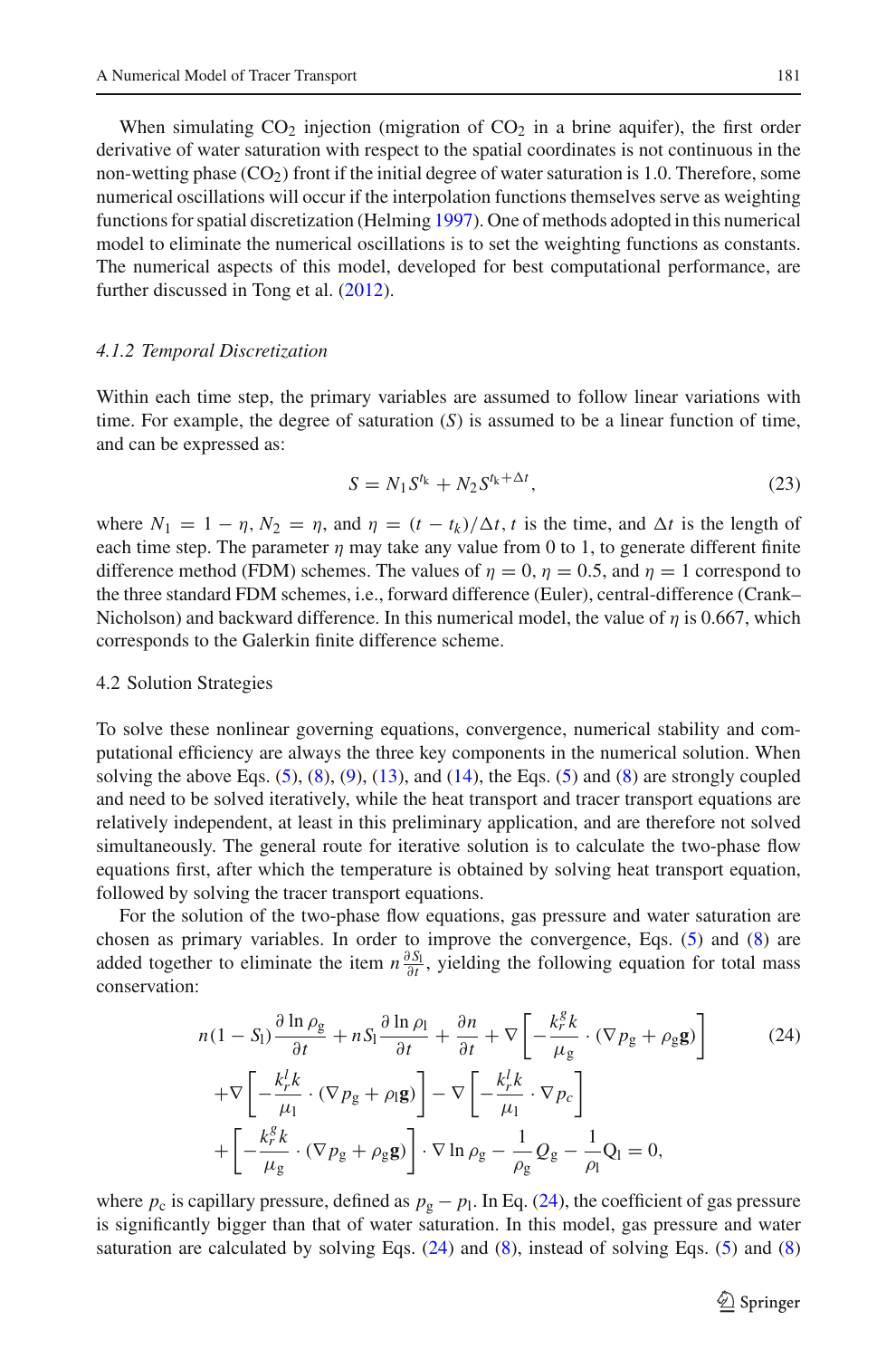together, for improving convergence and numerical stability. Moreover, Eqs. [\(24\)](#page-8-0) and [\(8\)](#page-3-1) are still valid even in the case of single phase flow.

Besides the route of solving Eqs. [\(8\)](#page-3-1) and [\(24\)](#page-8-0) together, another available iterative route is to first calculate gas pressure by solving Eq.  $(24)$  and then calculate the water saturation by solving Eq. [\(8\)](#page-3-1). This circulating iteration will be kept until the values of gas pressure and water saturation do not change in a given time step. Because the water saturation is mainly related to gas pressure in Eq. [\(8\)](#page-3-1), and capillary pressure does not appear in Eq. [\(8\)](#page-3-1), the numerical stability of solving Eq. [\(8\)](#page-3-1) is better than that of solving Eq. [\(5\)](#page-3-2). In the examples presented in this paper, the number of iterations is limited to 5 and the convergence criterion is a relative error for gas saturation of less than 0.0001 in every time step. Calculations show that the above described iterative method has a good convergence behavior and numerical stability.

## **5 Model Verification and Demonstration**

The verification of the developed numerical model includes three parts. The first part concerns the validation of the heat transport, which was presented by [Tong et al.](#page-18-19) [\(2009,](#page-18-19) [2010\)](#page-18-10), and is not repeated here. The second part is the verification of two-phase flow model, which is presented through comparisons against a semi-analytical solution and against numerical simulation results obtained with the TOUGH2/ECO2N model [\(Pruess 2005](#page-18-8)). The third part is a comparison between simulated and analytical results for the validation of tracer transport.

<span id="page-9-1"></span>5.1 Conceptual and Numerical Model

In the verification and demonstration simulations, we consider  $CO<sub>2</sub>$  injection into a brine aquifer, where  $CO<sub>2</sub>$  is spreading laterally and rising upwards due to buoyancy. A twodimensional vertical cross-section representing the reservoir layer, where  $CO<sub>2</sub>$  is being injected has properties as summarized in Table [1.](#page-9-0) The permeable reservoir layer is bound above and below by impermeable layers and the injection takes place over the entire 10-m thickness of the reservoir. Tracer is injected in the  $CO<sub>2</sub>$  phase and its concentration in the  $CO<sub>2</sub>$ and in the brine is monitored over time. The initial and boundary conditions are summarized in Table [2.](#page-10-0)

Quadrilateral elements are used to discretize the  $100 \text{ m} \times 10 \text{ m}$  model. After a grid convergence test with different element sizes, the final calculation mesh consists of a total of 2,000 elements and 2,112 nodes.

| Permeability                                                        | $1.0 \times 10^{-13}$                                                                                                                                         |
|---------------------------------------------------------------------|---------------------------------------------------------------------------------------------------------------------------------------------------------------|
| Porosity                                                            | 0.15                                                                                                                                                          |
| Capillary pressure                                                  | Eq. (15) with $p_0 = 0.133$ bar, $\lambda = 0.4118$                                                                                                           |
| Relative permeability of liquid                                     | Eq. (16) with $s_{1r} = 0.3$ , $\lambda = 0.4118$                                                                                                             |
| Relative permeability of gas                                        | Eq. (17) with $s_{1r} = 0.3$ , $s_{1r} = 0.05$                                                                                                                |
| Thermal conductivity                                                | $1.28 - 0.71/[1 + \exp(10S - 6.5)]$                                                                                                                           |
| The kinetic transfer of the tracers between CO2 and<br>liquid water | Eqs. (21) and (22) with $k_1 = 6.8 \times 10^{-7}$ ,<br>$a_{\text{na}} = 154.8 \times (1 - S)$ , $A = 2.02 \times 10^{13}$ ,<br>$E_a = 90.0$ , $R = 0.008314$ |

<span id="page-9-0"></span>**Table 1** Material properties of the reservoir layer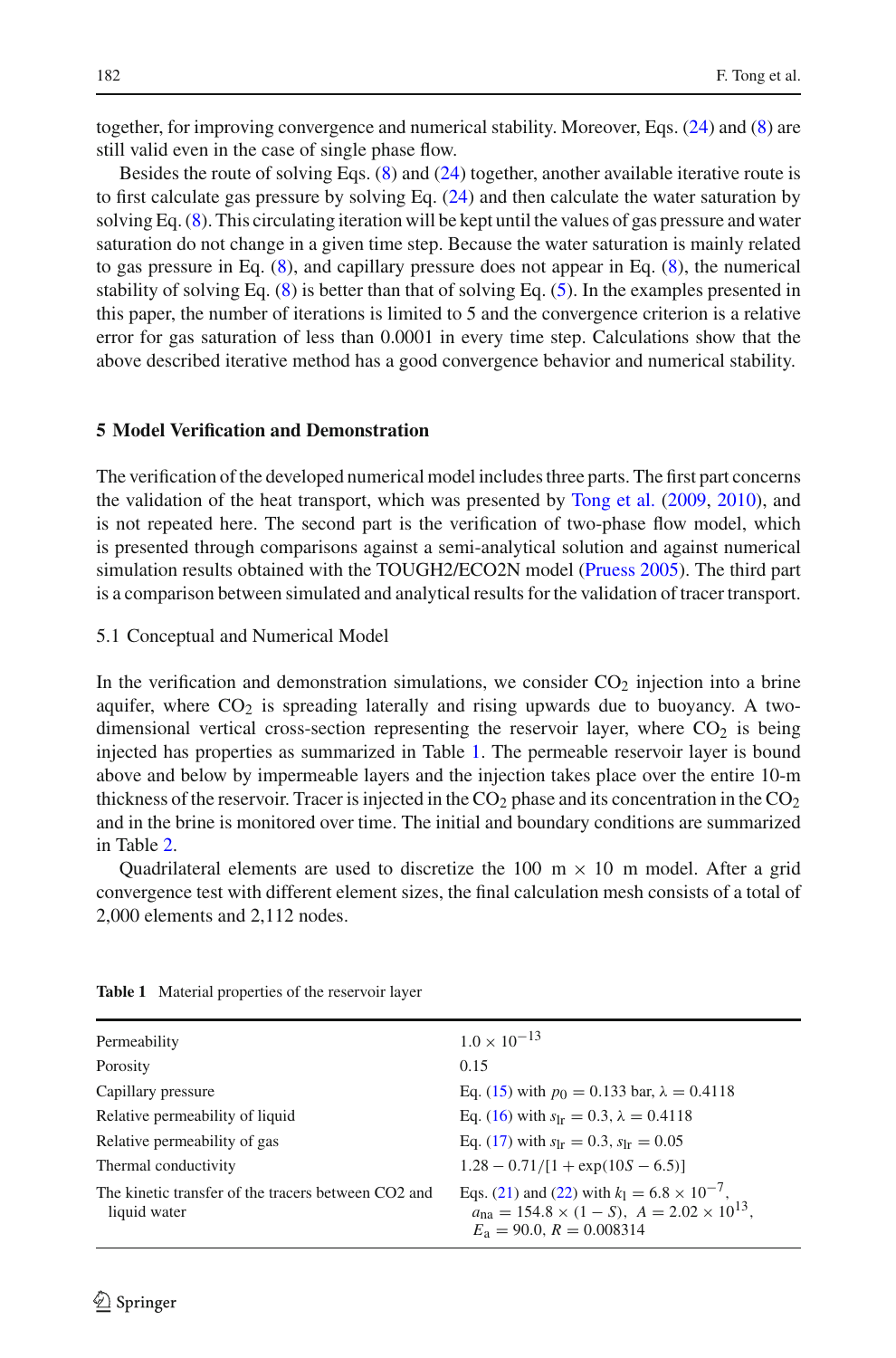<span id="page-10-0"></span>

| Initial conditions  | CO <sub>2</sub> pressure      | 15.6 MPa                                                                                                          |
|---------------------|-------------------------------|-------------------------------------------------------------------------------------------------------------------|
|                     | Temperature                   | $50^{\circ}$ C                                                                                                    |
|                     | Water saturation              | 1.0                                                                                                               |
|                     | Tracer in $CO2$               | $0.52 \text{ mol/kg}$                                                                                             |
|                     | Tracer in liquid              | 0.0                                                                                                               |
| Boundary conditions | Gas flow equation, Eq. $(8)$  | Left side: A given $CO2$ injection rate<br>$(1.0 \times 10^{-5} \text{ m/s or } 2.71 \times 10^{-6} \text{ m/s})$ |
|                     | Total mass equation, Eq. (24) | Right side: $P_g = 15.6$ MPa Above and below<br>side: Impermeable<br>Above and below side: Impermeable            |
|                     | Heat flow equation, Eq. $(9)$ | $T = 50 °C$                                                                                                       |

**Table 2** Initial conditions and boundary conditions

# 5.2 Verification of the Two-Phase Flow Model

# *5.2.1 Verification Against a Semi-analytical Solution*

For the verificati[on,](#page-17-19) [we](#page-17-19) [first](#page-17-19) [need](#page-17-19) [an](#page-17-19) [analytical](#page-17-19) [or](#page-17-19) [semi-analytical](#page-17-19) [solution.](#page-17-19) [Although](#page-17-19) [the](#page-17-19) Buckley and Leverett [\(1942\)](#page-17-19) solution is a well-known analytical solution, it cannot be adopted in this verification because it suppresses the capillary drive term and is only suitable for use when externally applied driving forces are large in relation to the gradient of capillary pressure. In common cases, capillary pressure can not be neglected because it has a significant effect on two-phase flow [\(Hoteit and Firoozabadi 2008\)](#page-17-4). Until now, although there are still problems in purely analytical approaches, the capillary drive has been considered through numerical solution [\(Yortsos and Fokas 1983](#page-18-20); [Chen 1988](#page-17-20); [Van Duijn and De Neef](#page-18-21) [1998](#page-18-21); [McWhorter and Sunada 1990\)](#page-18-22). Based on [Fuˇc¯ik et al.](#page-17-21) [\(2007](#page-17-21)), a semi-analytical solution was obtained for the validation of the new model. Note that, for this verification case, the gravity term is not included. This essentially renders the comparison to be one-dimensional, even though we still simulate the two-phase flow problem on the two-dimensional rectangular domain using the new model. Temperature is constant  $(50^{\circ}C)$ . The compression of gas was neglected and the flow rate of gas was set to  $1.0 \times 10^{-5}$  m/s on left injection boundary.

Figure [1](#page-11-0) presents the comparison between the semi-analytical model and the new model developed here. In the figure, the simulated water saturation at  $Z = -5$  m is shown as a function of the distance to the  $CO<sub>2</sub>$  injection boundary on the left hand side for different times. It can be seen that the simulation slightly underestimates the water saturation in comparison to the semi-analytical solution at the  $CO<sub>2</sub>$  front, but in general the agreement can be considered very good. The reason for the above underestimation is that the numerical discretization homogenizes the distribution of water saturation, and leads to an under-prediction of the calculated gradient of water saturation at the front. The extent of underestimation is mainly related to the size of numerical elements and the real gradient of the water saturation. At the  $CO<sub>2</sub>$  front, the gradient of water saturation is bigger than in other areas, so the magnitude of under-prediction is bigger here than in other areas when the same size elements are used throughout the domain.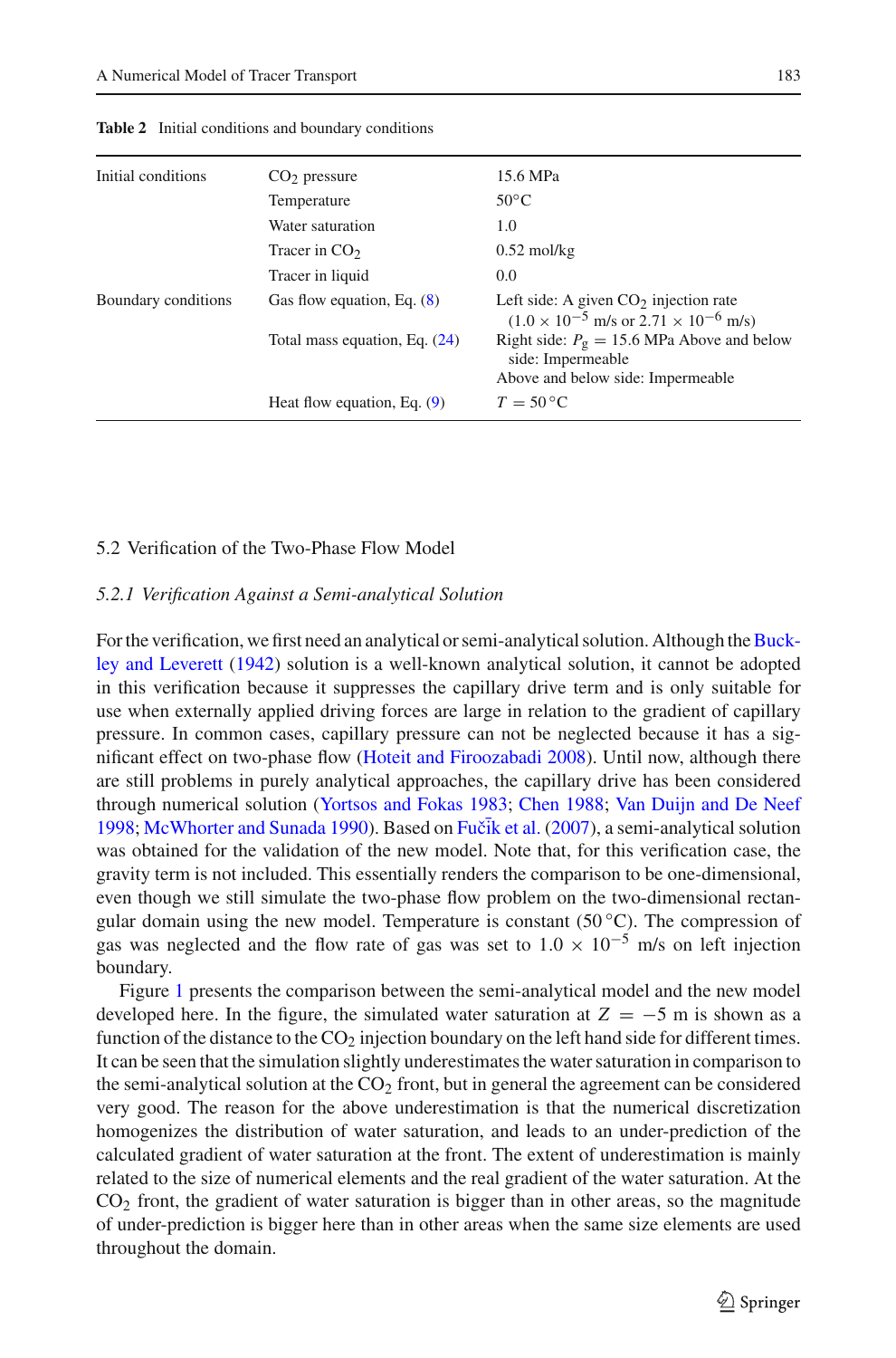

<span id="page-11-0"></span>**Fig. 1** Comparison of water saturation as function of distance from the  $CO<sub>2</sub>$  source for different times after the start of  $CO<sub>2</sub>$  injection, as obtained with the new model and a semi-analytical solution



<span id="page-11-1"></span>**Fig. 2** Comparison of CO<sub>2</sub> saturation profiles (at  $Z = -5$  m in vertical direction) at different times as simulated using the new model and the numerical model TOUGH2/ECO2N

# *5.2.2 Verification Against TOUGH2/ECO2N*

In this simulation, the flow rate of CO<sub>2</sub> was set to 2.71  $\times$  10<sup>-6</sup> m/s on left boundary. Temperature is set constant as 50◦C (isothermal) for simplicity and convenience of comparison. The numerical mesh used for the computation of TOUGH2/ECO2H has 2,000 elements to ensure precision in these simulations. Figures [2,](#page-11-1) [3,](#page-12-0) and [4](#page-12-1) show a comparison between the results from the new model and from TOUGH2/ECO2N in terms of simulated gas saturation at different times and as a function of distance from the injection boundary. The general behavior and trends match well, with only slight differences in exact position of the  $CO<sub>2</sub>$ front (Fig. [2.](#page-11-1)). Considering the differences in discretization method and numerical mesh, this small difference is acceptable.

Figures [3](#page-12-0) and [4](#page-12-1) show the comparison between the spatial distributions of  $CO<sub>2</sub>$  saturation simulated with the new model and with TOUGH2/ECO2N at 12 and 20 days after the start of the injection, respectively. The results show a good agreement in most of the model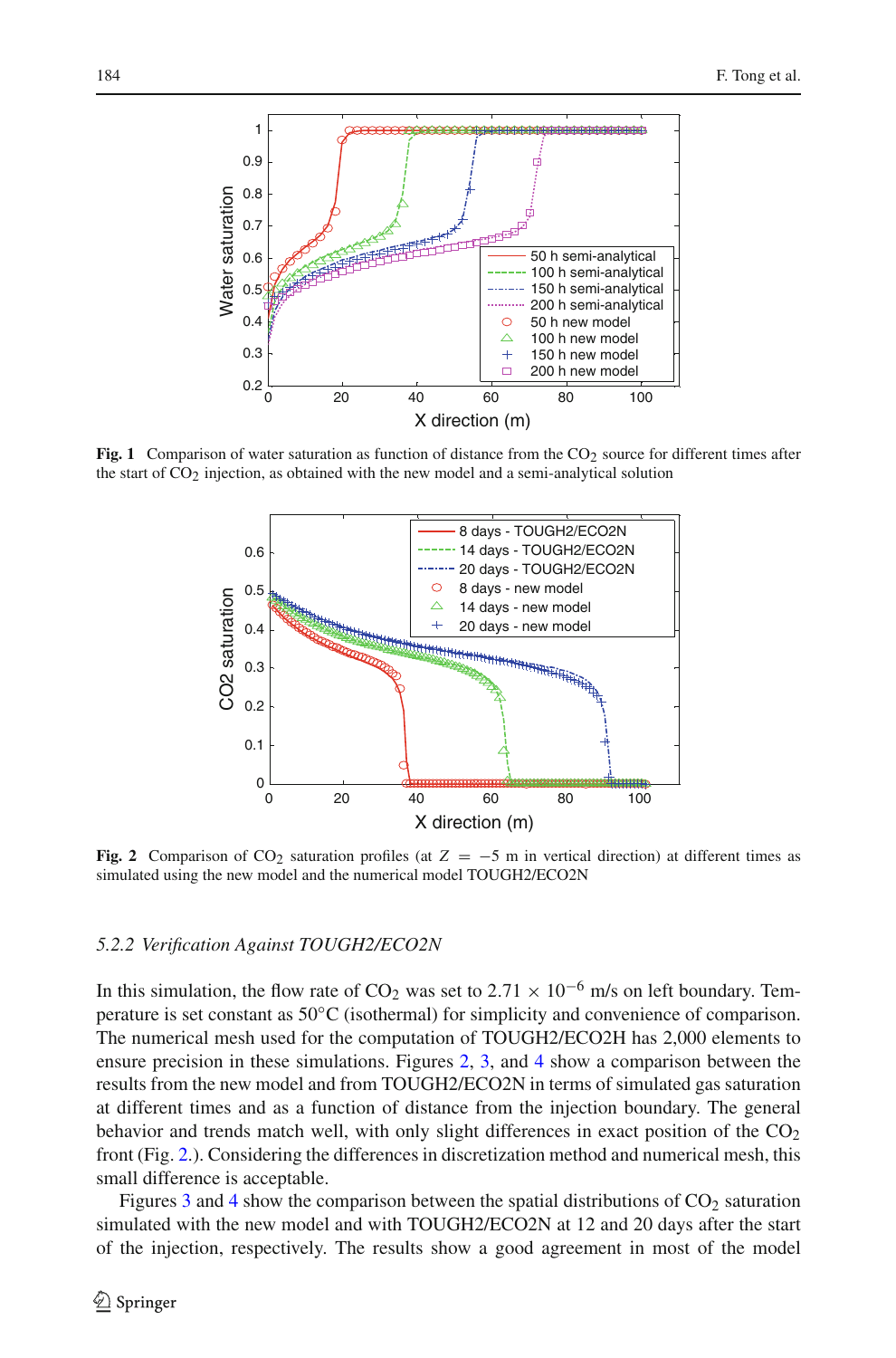

**Fig. 3** The distribution of CO<sub>2</sub> saturation 12 days after the start of the injection as calculated with **a** the new model and **b** with the numerical model TOUGH2/ECO2N

<span id="page-12-0"></span>

<span id="page-12-1"></span>**Fig. 4** The distribution of  $CO<sub>2</sub>$  saturation 20 days after the start of the injection as calculated with **a** the new model and **b** with the numerical model TOUGH2/ECO2N

domain, with only differences occurring in the region of the  $CO<sub>2</sub>$  front. The main reason for this difference is that different interpolation functions are adopted in the new model and in TOUGH2/ECO2N for the spatial discretization of the governing differential equations. In comparison to the finite volume method (FVM) used in TOUGH2/ECO2N, the finite element method (FEM) adopted in the new numerical model has a higher precision in the regions of large gradient of  $CO<sub>2</sub>$  saturation. Thus the gradient of  $CO<sub>2</sub>$  saturation simulated by the new model is bigger than that simulated by TOUGH2/ECO2N, in the area of  $CO<sub>2</sub>$ front. This indicates that the simulated  $CO<sub>2</sub>$  front (interface) is sharper in the new model than in TOUGH2/ECO2N. One the other hand, TOUGH2/ECO2N has a better numerical stability, and the distribution of  $CO<sub>2</sub>$  saturation simulated by TOUGH2/ECO2N at the front is smoother than that of the new model.

# 5.3 Verification of the Tracer Transport

Considering that the tracer transport, Eqs.  $(15)$  and  $(16)$  are similar in form, and same subroutines were used to solve the two equations in the new FEM code, we only need to verify the solution of one of them. Thus, if the solution of Eq. [\(15\)](#page-5-2) can be verified, the solution of Eq. [\(16\)](#page-5-3) will also be verified. For the convenience of comparison, gravity is neglected and the temperature is a constant set as  $50^{\circ}$ C. Two special one-dimensional examples are considered in this verification. In the first example, the water flow is ignored, and the flow rate of CO<sub>2</sub> is fixed as constant (1.0 × 10<sup>-5</sup>m/s) everywhere. In this case, the analytical solution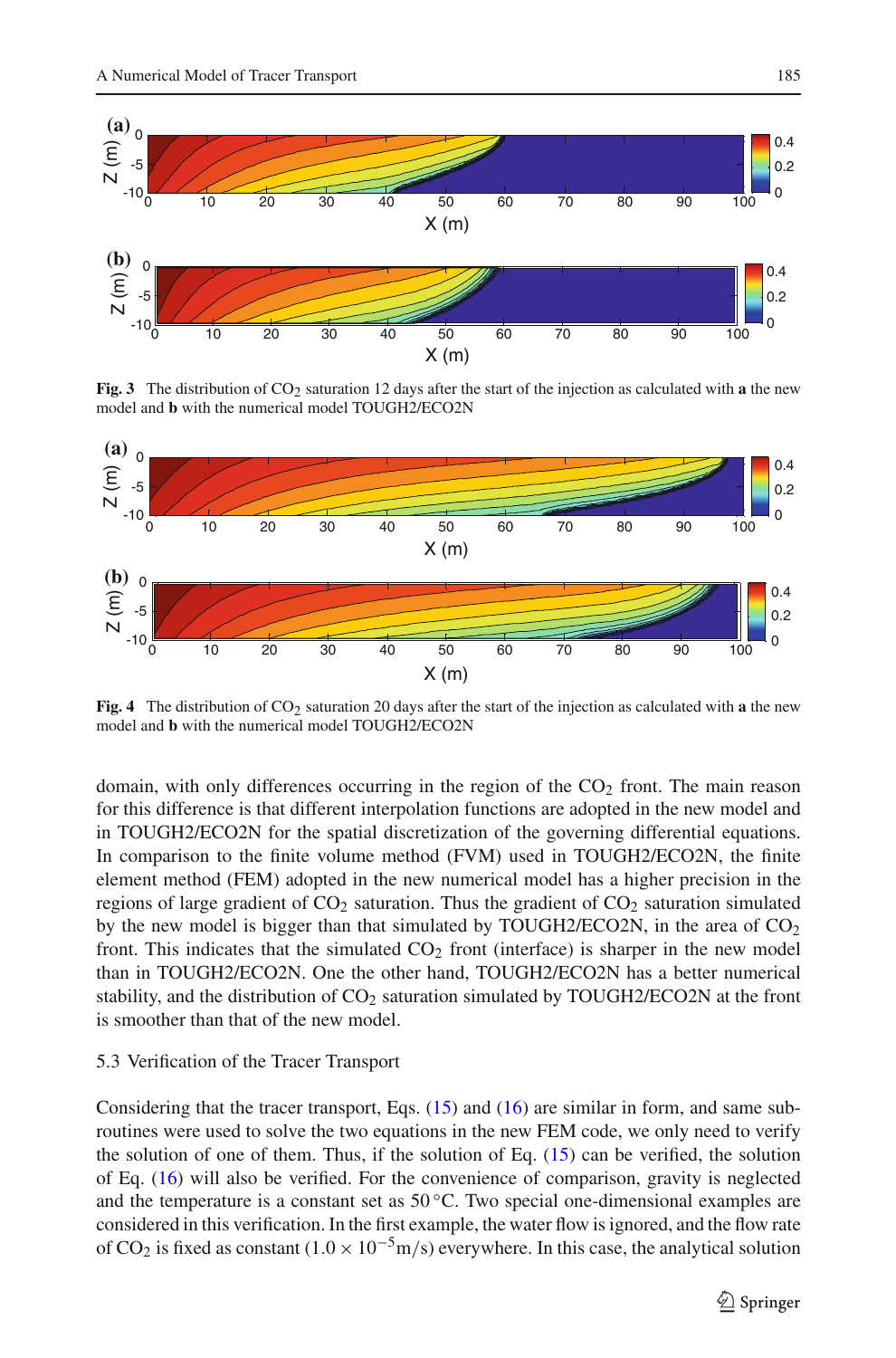

<span id="page-13-0"></span>**Fig. 5** Comparison between numerically simulated and analytically determined tracer concentrations for single-phase flow of  $CO<sub>2</sub>$ 



<span id="page-13-1"></span>**Fig. 6** Comparison between numerically simulated and analytically determined tracer concentrations for two-phase flow of  $CO<sub>2</sub>$  and brine

can be directly obtained from the time of injection and velocity of  $CO<sub>2</sub>$ . Figure [5](#page-13-0) shows the comparison between tracer concentrations as a function of distance and at different times, as simulated with the new numerical model and as determined by the analytical solution. The general agreement is good, with small differences (numerical dispersion) in the region of the front. The reason for these small differences is that the numerical mesh cannot be infinitely dense, and therefore the gradient in the model cannot approach the infinite gradient of tracer concentration at the front.

The second example concerns a two-phase flow simulation. In this calculation,  $CO<sub>2</sub>$  is injected from the left hand side into brine, with a flow rate at the injection boundary being equal to 2.71  $\times$  10<sup>-[6](#page-13-1)</sup> m/s. Figure 6 presents the comparison between simulated and analytically determined concentration of tracer in the  $CO<sub>2</sub>$  at different times and as function of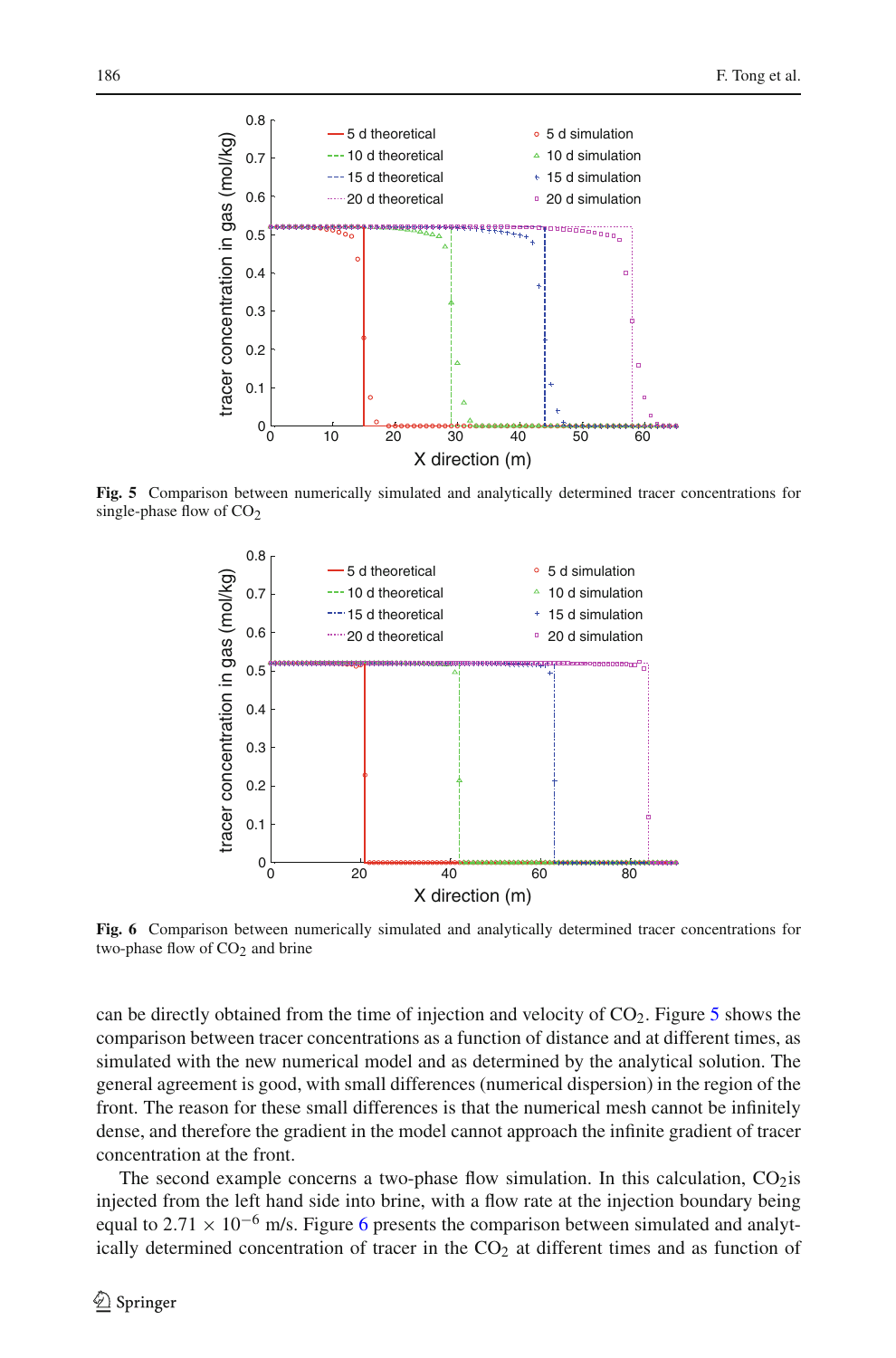

Fig. 7 The distribution of CO<sub>2</sub> saturation calculated by new model at 16 days

<span id="page-14-0"></span>

<span id="page-14-1"></span>**Fig. 8** The distribution of tracer concentration (mol/kg) in  $CO<sub>2</sub>$  calculated by new model at 16 days

distance from the injection boundary. Again, there is good agreement between simulated and theoretical results. Compared to the first case of single-phase flow, the distribution of tracer concentration in  $CO<sub>2</sub>$  matches the analytical solution better in the region of the front. This is because the  $CO<sub>2</sub>$  saturation downstream (on the right hand side) of the  $CO<sub>2</sub>$  front is equal to 0, and thus the tracer cannot be present in this region.

# 5.4 Simulation of Tracer Transport in Two-Phase Flow Including Kinetic Transfer of the Tracer

As a whole, it is necessary to present a simulation of tracer transport in two-phase flow, including the tracer transfer from one phase to another. There are, however, no analytical or numerical models that can be used as basis for comparison, so the simulation at this point only provides a demonstration example. Eventually, our objective is to obtain experimental data that will form the basis of a validation. In the present simulation, the injection flow rate of CO<sub>2</sub> is 2.71 × 10<sup>-6</sup> m/s. The concentration of tracer in CO<sub>2</sub> on the left hand side injection boundary is 0.52 mol/kg. The initial concentration of tracer in the water is zero. The other computational conditions were defined previously in Sect. [5.1](#page-9-1) Based on [Grant and Gerhard](#page-17-22) [\(2007b](#page-17-22)); [Brusseau et al.](#page-17-23) [\(2006\)](#page-17-23), and [Miller et al.](#page-18-16) [\(1990\)](#page-18-16), the main parameters related to the kinetic mass transfer of tracer between the  $CO<sub>2</sub>$  and and aqueous phases are set as follows. The average mass transfer coefficient is  $k_1 = 6.8 \times 10^{-7}$ , the total specific interfacial area is  $a_{na} = 154.8 \times (1 - S_1)$ , the pre-exponential factor  $A = 2.02 \times 10^{13}$ , the activation energy  $E_a = 90.0$  and the universal gas constant  $R = 0.008314$ . In this simulation, we focus on advective transport and kinetic transfer of the tracer, thus we have neglected the dispersion effect.

Figure [7](#page-14-0) shows the simulated  $CO<sub>2</sub>$  saturation at 16 days. The results show that the boundary line of the  $CO_2$ -phase front is slanting up. For a given point in time, the inclination of the boundary line of the  $CO<sub>2</sub>$  front mainly depends on the water retention curve and the buoyancy of the CO<sub>2</sub>. The simulated results for tracer concentration in CO<sub>2</sub> and tracer concentration in water at day 16 are shown in Figs. [8](#page-14-1) and [9,](#page-15-0) respectively. Although there are no experimental results yet for comparison, these results indicate that the spatial distributions of tracer obtained with the presented model are realistic, given the preliminary nature of the tracer mass transfer model. Because the velocity of diffusion is far smaller than the velocity of advection, the tracer remains in the region between injection side and the  $CO<sub>2</sub>$  front. Simulation shows the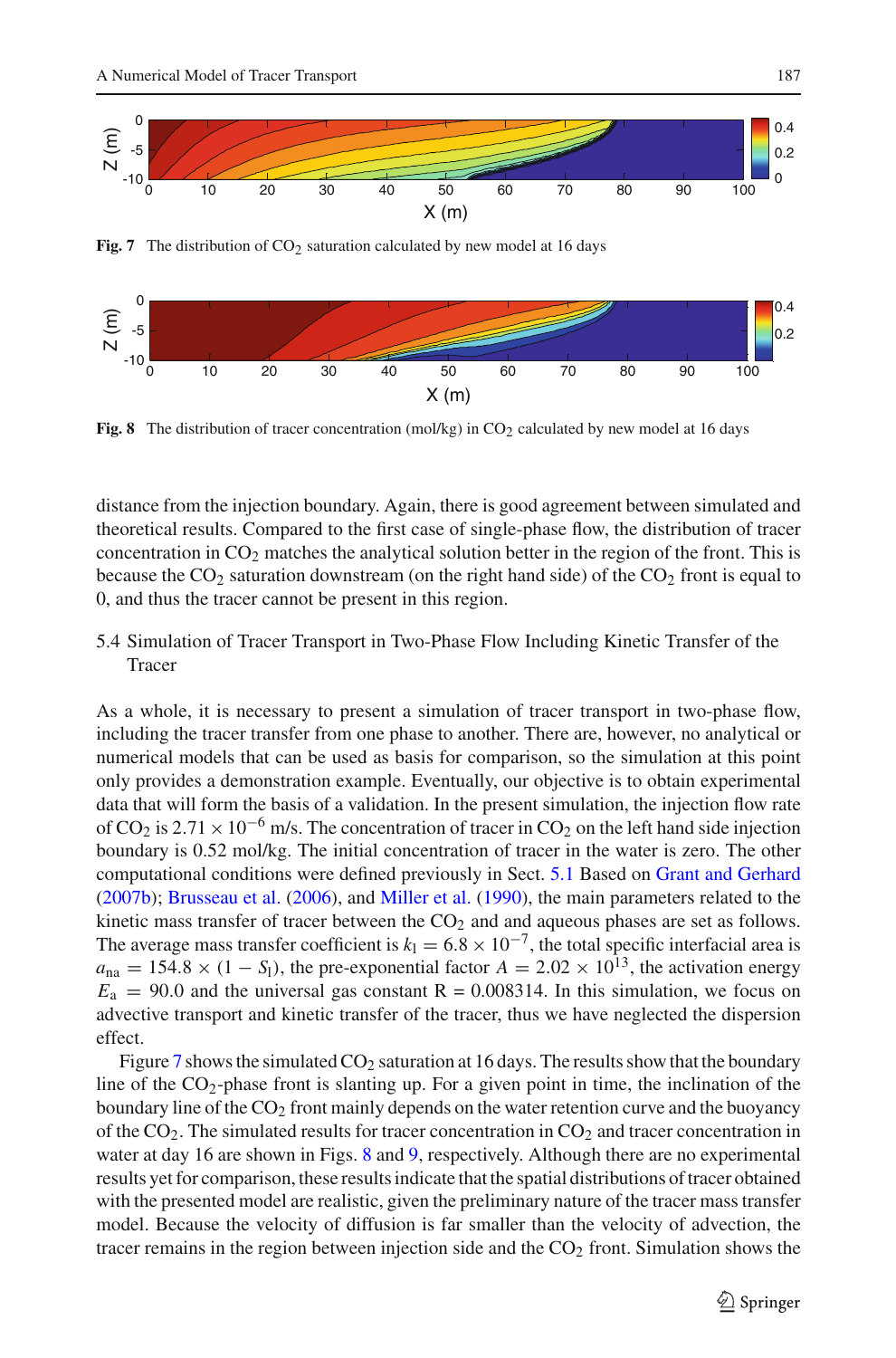

<span id="page-15-0"></span>**Fig. 9** The distribution of tracer concentration (mol/kg) in water calculated by new model at 16 days



<span id="page-15-1"></span>**Fig. 10** Comparison of simulated tracer concentrations (at  $Z = -5$  m in the vertical direction and at time 20 days) in water for different relationships between specific interfacial area and water saturation

distribution of tracer not only depends on the velocity of  $CO<sub>2</sub>$  flow, but also strongly depends on the rate of tracer mass transfer between the  $CO<sub>2</sub>$  and aqueous phases.

Figure [10](#page-15-1) presents a comparison of simulated tracer concentrations in the aqueous phase for different relationships between specific interfacial area and fluid saturation at 20 days. It can be seen that the tracer concentration in the aqueous phase monotonously increases with increasing interfacial area. This is expected because the rate of mass transfer of tracer from the  $CO<sub>2</sub>$  to the aqueous phase is proportional to the interfacial area as described in Eq. [\(21\)](#page-7-0). Furthermore, the results presented in Fig. [10](#page-15-1) show that the distribution of tracer concentration in the aqueous phase is sensitive to changes in interfacial area, which indicates that useful information about the interfacial area can be obtained from tracer data.

## **6 Concluding Remarks**

We present a new numerical model of tracer transport in a non-isothermal two-phase flow system of CO<sub>2</sub> and brine, adding capability to interpret tracer signals including tracers with kinetic/time-dependent interface transfer. The model consists of five different governing equations, describing liquid phase (aqueous) flow, gas  $(CO<sub>2</sub>)$  flow, heat transport and the movement of the tracers within the two fluid phases, as well as allowing kinetic transport of tracers between the phases. Geochemical reactions and interactions between the dissolved species in the aqueous phase and the solid rock have been incorporated in some two-phase flow codes (e.g., [Xu et al. 2004\)](#page-18-0). However, kinetic reactions at the interface between the two fluid phases and kinetic mass transfer over the fluid–fluid interface are features which typically are not available in codes used for  $CO<sub>2</sub>$  storage simulation, and therefore the motivation for the presented model development.

Validation against existing analytical, semi-analytical, and numerical solutions shows good agreement, indicating that the model can simulate non-isothermal two-phase flow and tracer transport with confidence. The numerical model could have been also compared with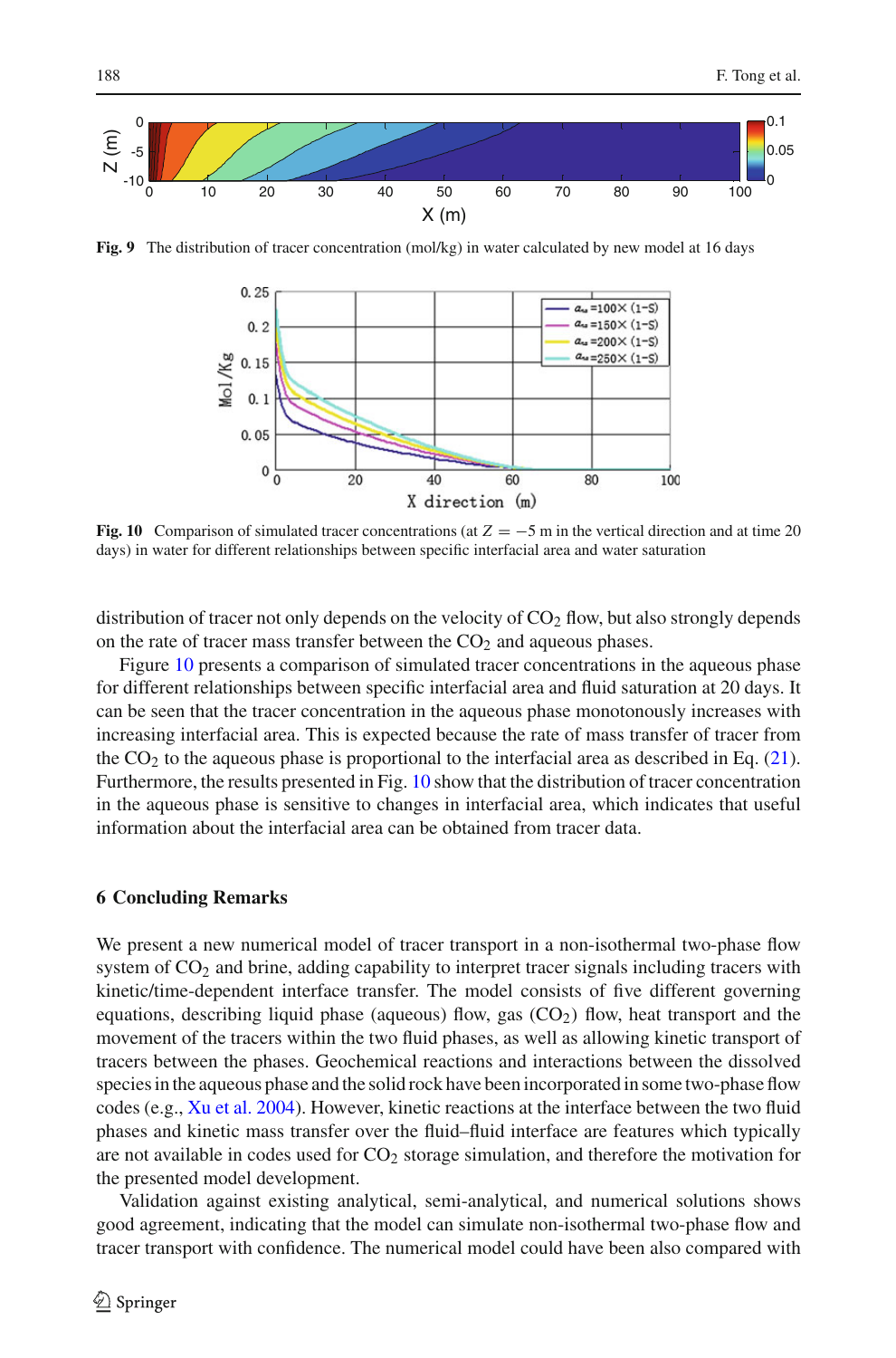simila[rity](#page-17-24) [solutions](#page-17-24) [of](#page-17-24) [gravity-driven](#page-17-24) [flow](#page-17-24) [under](#page-17-24) [various](#page-17-24) [approximations](#page-17-24) [\(e.g.,](#page-17-24) Huppert and Woods [1995](#page-17-24); [Nordbotten and Celia 2006](#page-18-23); [Hesse et al. 2007](#page-17-25)). However, given that (i) our

numerical solution is shown to be in close agreement with those obtained by the widely used and accepted TOUGH2/ECO2N code and (ii) the TOUGH2/ECO2N code has been verified against similarity solutions (see [Pruess 2005\)](#page-18-8), it may not be necessary to perform the verification step with similarity solution for gravity currents.

Although the motivation to develop the model was characterization of geologically stored CO2 and its phase partitioning and migration in deep saline formations, the model can easily be adapted for other two-phase flow applications, such as NAPL flow and transport.

The solution methodology for the two-phase flow is first to calculate the gas pressure using the equation for conservation of total mass, and then to calculate the water saturation using the gas flow equation. Simulations show that this iterative route is efficient for improving convergence and numerical stability of the two-phase flow calculations, while yet providing accurate results. The Galerkin FEM approach cannot directly be used to solve the tracer transport equations, as artificial and non-physical oscillations will be generated. To overcome this difficulty the weighting functions of a node are set to zero when the gas (or water) pressure of the node is bigger than the gas (or water) pressure of the Gauss integration point. The numerical mesh and the length of the time step also influence the numerical stability and the calculation precision. The numerical results can be further improved if the size of elements can adapt well to the gradient of the primary variables, particularly in the area of wetting front.

The main objective of this work has been to provide a basis for kinetic mass transfer of a tracer between the two fluid phases (the  $CO<sub>2</sub>$  and aqueous phases). The presented model further allows incorporation of a chemical reaction involving or producing a tracer at the fluid–fluid interface, thus allowing reaction-controlled kinetic mass transfer from one fluid phase to the other. In a demonstration example, we show that the tracer concentration in the aqueous phase is sensitive to the size of the interfacial area  $(a<sub>an</sub>)$  and monotonously increases for increasing aan. Consequently, a well-designed tracer can provide information about the evolution of the interfacial area over time. Different reactions and kinetic mass transfer models can be chosen and used with the flow and transport model. The mass transfer model presented here is preliminary in nature, as the work continues to find suitable KIS tracers whose specific mass transfer behavior can later be incorporated in our model.

It should be pointed out that the numerical model is not suitable for regimes with viscous instability as discussed in, e.g., [Riaz and Tchelepi](#page-18-24) [\(2006](#page-18-24)) and [Riaz et al.](#page-18-25) [\(2007\)](#page-18-25) or flow [with](#page-18-26) [invalidity](#page-18-26) [of](#page-18-26) [volume-averaging](#page-18-26) [\(continuum](#page-18-26) [description\)](#page-18-26) [as](#page-18-26) [discussed](#page-18-26) [in](#page-18-26) [e.g.,](#page-18-26) Xu et al. [\(1998](#page-18-26)) and [Yortsos et al.](#page-18-27) [\(2001\)](#page-18-27). Finally, non-equilibrium formulations for capillary pressure–interfacial area–saturation (e.g., [Joekar-Niasar et al. 2010\)](#page-17-26) have been proposed in the recent literature. Here, although we have adopted the conventional constitutive relationships (e.g., the van Genuchten model) in the numerical exercises, the numerical model is not limited by these constitutive relationships and it is possible to incorporate the non-equilibrium formulations in our numerical model. However, this is beyond the scope of the current study and motivates further research on this topic. Further work is also underway for continued improvements of the solution technique and additional code verification against laboratoryand field-scale experiments.

**Acknowledgments** The research leading to these results has received funding from the European Community's 7th Framework Programme FP7/2007-2013, under Grant Agreement No. 227286, and from the Swedish Research Council for Environment, Agricultural Sciences and Spatial Planning (FORMAS), Project No. 214-2008-1032. The authors are grateful for fruitful discussions with our MUSTANG project partners.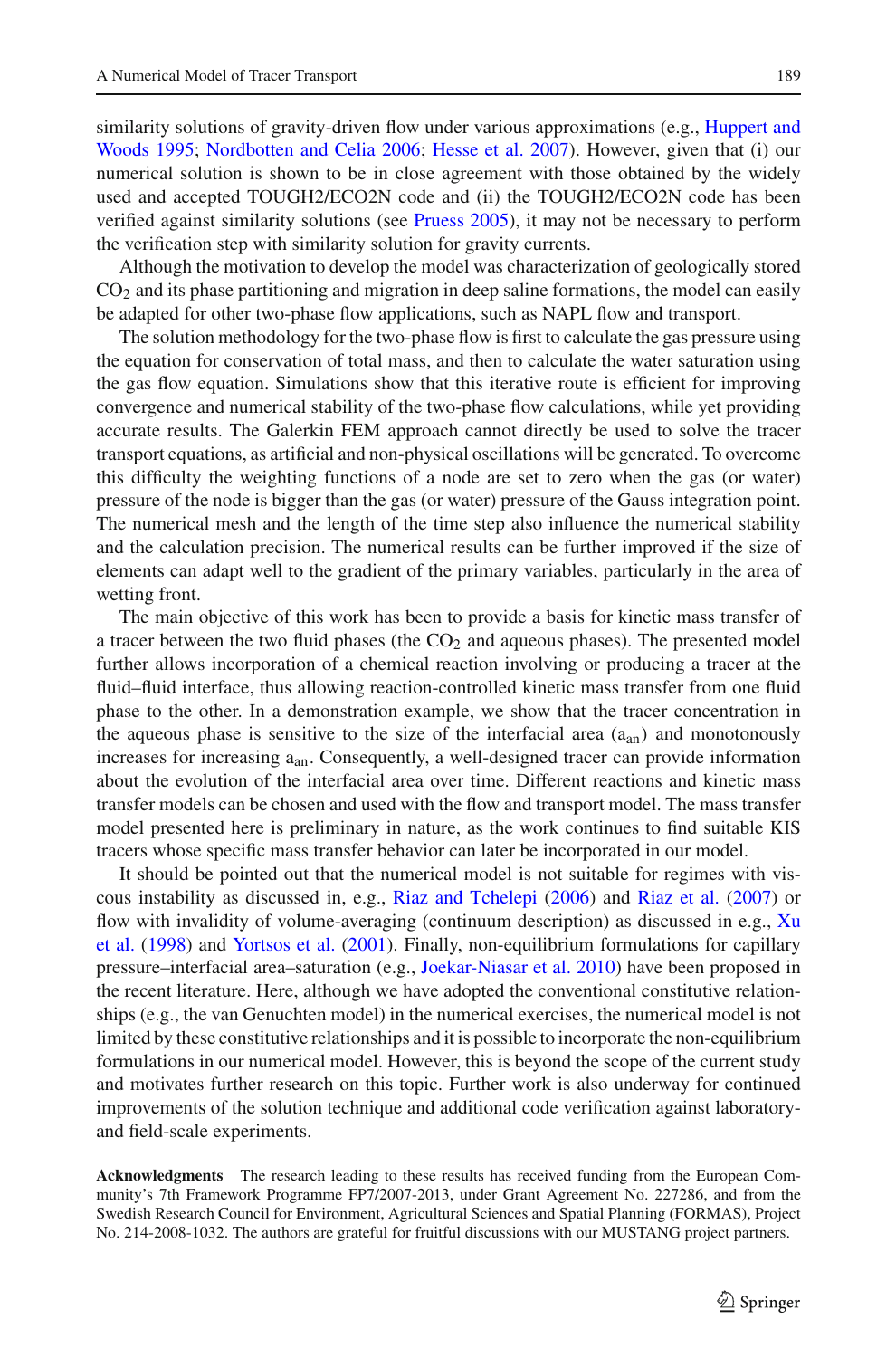**Open Access** This article is distributed under the terms of the Creative Commons Attribution License which permits any use, distribution, and reproduction in any medium, provided the original author(s) and the source are credited.

# **References**

<span id="page-17-14"></span>Allen, M., Isaacson, E.: Numerical Analysis for Applied Science. Wiley, New York (1997)

- <span id="page-17-8"></span>Aziz, K., Settari, A.: Petroleum Reservoir Simulation, Environmental Engineering. Elsevier, London (1979) Bachmann, J., van der Plog, R.: A review on recent developments in soil water retention theory: interfacial
- <span id="page-17-11"></span>tension and temperature effects. J. Plant Nutr. Soil Sci. **165**, 468–478 (2002)
- <span id="page-17-2"></span>Baines S.J., Worden R.H.: Geological  $CO<sub>2</sub>$  disposal: understanding the long term fate of  $CO<sub>2</sub>$  in naturally occurring accumulations. In: Fifth International Conference on Greenhouse Gas Control Technologies, August 13–16, 2000, Cairns, Australia, CSIRO, pp. 311–316 (2001)
- <span id="page-17-16"></span>Battistelli, A., Calore, C., Pruess, K.: The simulator TOUGH2/EWASF for modeling geothermal reservoirs with brines and non-condensible gas. Geothermics **26**, 437–464 (1997)
- <span id="page-17-7"></span>Bear, J., Bachmat, y: Introduction to Modeling of Transport Phenomena in Porous Media. Kluwer, Dordrecht (1991)
- <span id="page-17-3"></span>Behrens, H., Ghergut, I., Licha, T., Orzol, J., Sauter, M.: Reactive behaviour of uranine (fluorescein) in a deep geothermal-reservoir tracer test. Geophys. Res. Abstr. **8**, 10448 (2006)
- <span id="page-17-9"></span>Brooks R., Corey, A.: Hydraulic properties of porous media. Hydrology Paper No. 3. Colorado State University, Fort Collins, CO (1964)
- <span id="page-17-23"></span>Brusseau, M.I., Peng, S., Schnaar, G., Costanza-Robinson, M.S.: Relationships among air–water interfacial area, capillary pressure, and water saturation for a sandy porous medium. Water Resour. Res. **42**, W03501 (2006)
- <span id="page-17-19"></span>Buckley, R.L., Leverett, M.C.: Mechanism of fluid displacement in sands. Am. Inst. Min. Metall. Pet. Eng. **146**, 107–116 (1942)
- <span id="page-17-20"></span>Chen, Z.X.: Some invariant solutions to two-phase fluid displacement problems including capillary effect. Soc. Pet. Eng. Reser. Eng. **3**(2), 691–700 (1988)
- <span id="page-17-12"></span>Corey, A.T.: The interrelation between gas and oil relative permeabilities. Prod. Mon. **19**, 38–41 (1954)
- <span id="page-17-17"></span>Cramer, S.D.: The solubility of methane, carbon dioxide and oxygen in brines from 0◦ to 300◦C. US Bureau of Mines, Report No. 8706, USA, 16pp (1982)
- <span id="page-17-21"></span>Fučīk, R., Mikyška, J., Beneš, M., Illangasekare, T.H.: An improved semi-analytical solution for verification of numerical models of two-phase flow in porous media. Vadose Zone J. **6**, 93–104 (2007)
- <span id="page-17-5"></span>Geiger, S., Roberts, S., Matth, S., Zoppou, C., Burri, A.: Combining finite element and finite volume methods for efficient multiphase flow simulations in highly heterogeneous and structurally complex geologic media. Geofluids **4**(4), 284–299 (2004)
- <span id="page-17-18"></span>Grant, G.P., Gerhard, J.I.: Simulating of dissolution of a complex dense nonaquesous phase liquid source zone: 1. Model to predict interfacial area. Water Resour. Res. **43**, W12410 (2007a)
- <span id="page-17-22"></span>Grant, G.P., Gerhard, J.I.: Simulating of dissolution of a complex dense nonaquesous phase liquid source zone: 2. Experimental validation of an interfacial area-based mass transfer model. Water Resour. Res. **43**, W12409 (2007b)
- <span id="page-17-15"></span>Guvanasen, V., Chan, T.: A three-dimensional numerical model for thermohydromechanical deformation with hysteresis in a fractured rock mass. Int. J. Rock Mech. Min. Sci. **37**, 89–106 (2000)
- <span id="page-17-6"></span>Helming, R.: Multiphase Flow and Transport Processes in the Subsurface: A Contribution to the Modeling of Hydrosystems. Springer, Berlin (1997)
- <span id="page-17-1"></span>Hepple, R.P., Benson, S.M.: Geologic storage of carbon dioxide as a climate change mitigation strategy: performance requirements and the implications of surface seepage. Environ. Geol. **47**(4), 576–585 (2004)
- <span id="page-17-25"></span>Hesse, M.A., Orr, F.M., Tchelepi, H.A.: Gravity currents in horizontal porous layers: transition from early to late self-similarity. J. Fluid Mech. **577**, 363–383 (2007)
- <span id="page-17-4"></span>Hoteit, H., Firoozabadi, A.: Numerical modeling of two-phase flow in heterogeneous permeable with different capillarity pressures. Adv. Water Resour. **31**, 56–73 (2008)
- <span id="page-17-24"></span>Huppert, H., Woods, A.: Gravity-driven flows in porous layers. J. Fluid Mech. **292**, 55–69 (1995)
- <span id="page-17-13"></span>International Association for the Properties of Water and Steam: IAPWS Release on Surface Tension of Ordinary Water Substance, September (1994)
- <span id="page-17-26"></span>Joekar-Niasar, V., Hassanizadeh, S.M., Dahle, H.K.: Non-equilibrium effects in capillarity and interfacial area in two-phase flow: dynamic pore-network modelling. J. Fluid Mech. **655**, 38–71 (2010)
- <span id="page-17-10"></span>Jury, W.A., Cardner, W.R., Gardner, W.H.: Soil Physics, 5th edn. Wiley, New York (1991)
- <span id="page-17-0"></span>Karl, T.R., Trenberth, K.E.: Modern global climate change. Science **302**(5651), 1719–1723 (2003)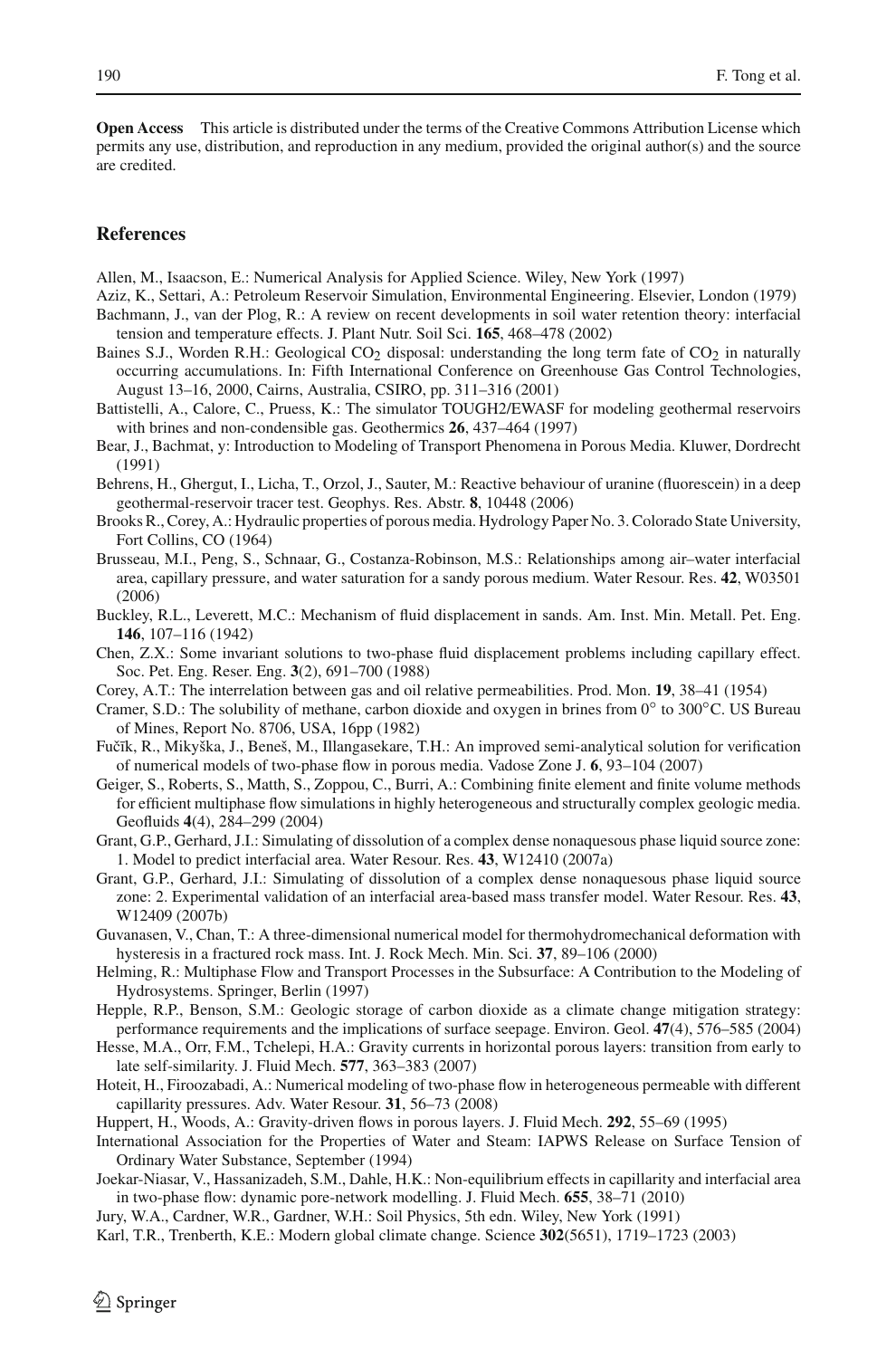- <span id="page-18-1"></span>Kiehl, J.T., Trenberth, K.E.: Earth's annual global mean energy budget. Bull. Am. Meteorol. Soc. **78**(2), 197–208 (1997)
- <span id="page-18-9"></span>Li, W.M., Rubin, D., Krempl, E.: Introduction to Continuum Mechanics. Pergamon Press, Oxford (1999)
- <span id="page-18-6"></span>Licha, T., Sauter, M., Schaffer, M., Maier, F., Nottebohm, M., Fagerlund, F.: Report on batch experiment results for interfacial processes. D041/WP04/MUSTANG (2011)
- <span id="page-18-22"></span>McWhorter, D.B., Sunada, D.K.: Exact integral solutions for two-phase flow. Water Resour. Res. **26**, 399–413 (1990)
- <span id="page-18-16"></span>Miller, C.T., Pirier-McNeill, M.M., Mayer, A.S.: Dissolution of trapped nonaqueous phase liquids: mass transfer characteristics. Water Resour. Res. **26**, 2783–2796 (1990)
- <span id="page-18-11"></span>Mualem, Y.: A new model for predicting the hydraulic conductivity of unsaturated porous media. Water Resour. Res. **12**, 513–522 (1976)
- <span id="page-18-3"></span>Niemi, A., et al.: Small-scale CO<sub>2</sub> injection into a deep geological formation at Heletz, Israel. Energy Proc. **23**, 504–511 (2012)
- <span id="page-18-23"></span>Nordbotten, J.M., Celia, M.A.: Similarity solutions for fluid injection into confined aquifers. J. Fluid Mech. **561**, 307–327 (2006)
- <span id="page-18-8"></span>Pruess, K.: ECO2N user's guide: a TOUGH2 fluid property module for mixtures of water, NaCl, and CO<sub>2</sub>. Lawrence Berkeley Laboratory Report LBNL-57952, Berkeley, CA (2005)
- <span id="page-18-2"></span>Orr Jr, F.M., Stanford, U.: Storage of carbon dioxide in geologic formations. J. Pet. Technol. **56**(9), 90–97 (2004)
- <span id="page-18-7"></span>Pruess, K., Oldenburg, C., Moridis, G.: Tough2 user's guide version. Lawrence Berkeley Laboratory Report LBNL-57952, Berkeley, CA (1999)
- <span id="page-18-14"></span>Pritchett, J.W., Rice, M.H., Riney, T.D.: Equation of state for water–carbon dioxide mixtures: implications for Baca reservoir. Report DOE/ET/27163-8, UC-66a, La Jolla, CA (1981)
- <span id="page-18-5"></span>Schaffer, M., Maier, F., Licha, T., Sauter, M.: A new generation of tracers for the characterization of interfacial areas during supercritical carbon dioxide injections into deep saline aquifers: concept for kinetic interfacesensitive tracers (KIS tracer). Int. J. Greenh. Gas Control. doi[:10.1016/j.ijggc.2013.01.020](http://dx.doi.org/10.1016/j.ijggc.2013.01.020)
- <span id="page-18-25"></span>Riaz, A., Tang, G.-Q., Tchelepi, H.A., Kovscek, A.R.: Forced imbibition in natural porous media: Comparison between experiments and continuum models. Phys. Rev. E **75**, 011131 (2007)
- <span id="page-18-24"></span>Riaz, A., Tchelepi, H.A.: Influence of relative permeability on the stability characteristics of immiscible flow in porous media. Trans. Porous Media **64**, 315–338 (2006)
- <span id="page-18-13"></span>Sterner, S.M., Pitzer, K.S.: An equation of state for carbon dioxide valid from zero to extreme pressures. Contrib. Min. Pet. **117**, 362–374 (1994)
- <span id="page-18-4"></span>Tomich, J.F., Dalton, R.L., Deans, H.A., Shallenberger, L.K.: Single-well tracer method to measure residual oil saturation. J. Pet. Technol. **25**, 211–218 (1973)
- <span id="page-18-10"></span>Tong, F.G., Jing, L., Zimmerman, R.W.: A fully coupled thermo-hydro-mechanical model for simulating multiphase flow, deformation and heat transfer in buffer material and rock masses. Int. J. Rock Mech. Min. Sci. **47**, 205–217 (2010)
- <span id="page-18-19"></span>Tong, F.G., Jing, L., Zimmerman, R.W.: A fully-coupled finite element code for modeling thermo-hydromechanical processes in porous geological media. In: Proceedings 43rd US Rock Mechanics Symposium, Asheville, NC, USA, 28–30 June 2009
- <span id="page-18-18"></span>Tong, F.G., Niem,i A., Yang, Z., Fagerlund, F.: A solution scheme for simulating tracer transport in a nonisothermal two-phase flow system. Geophysical Research Abstract, vol. 14, EGU2012-6743-1, EGU General Assembly 2012, Vienna (2012)
- <span id="page-18-21"></span>Van Duijn, C., De Neef, M.: Similarity solution for capillary redistribution of two phases in a porous medium with a single discontinuity. Adv. Water Resour. **21**(6), 451–461 (1998)
- <span id="page-18-12"></span>Van Genuchten, M.Th: A closed-form equation for predicting the hydraulic conductivity of unsaturated soils. Soil Sci. Soc. Am. J. **44**, 892–898 (1980)
- <span id="page-18-15"></span>Vargaftik, N.B.: Tables on thermophysical properties of liquid and gases, 2nd edn. Wiley, New York (1975)
- <span id="page-18-26"></span>Xu, B., Yortsos, Y.C., Salin, D.: Invasion percolation with viscous forces. Phys. Rev. E **57**(1), 739–751 (1998)
- <span id="page-18-0"></span>Xu, T., Sonnenthal, E., Spycher, N., Pruess, K.: TOUGHREACT user's guide: a simulation program for nonisothermal multiphase reactive geochemical transport in variably saturated geologic media. LBNL Report 55460, V. 1.2., Berkeley, CA, USA (2004)
- <span id="page-18-27"></span>Yortsos, Y.C., Xu, B.M., Salin, D.: Delineation of microscale regimes of fully-developed drainage and implications for continuum models. Comput. Geosci. **5**(3), 257–278 (2001)
- <span id="page-18-20"></span>Yortsos, Y.C., Fokas, A.S.: An analytical solution for linear waterflood including the effects of capillary pressure. Soc. Pet. Eng. J. **23**(1), 115–124 (1983)
- <span id="page-18-17"></span>Younes, A., Ackerer, P.: Solving the advection–diffusion equation with the Eulerian-Lagrangian localized adjoint method on unstructured meshes and non uniform time stepping. J. Comput. Phys. **208**, 384–402 (2005)